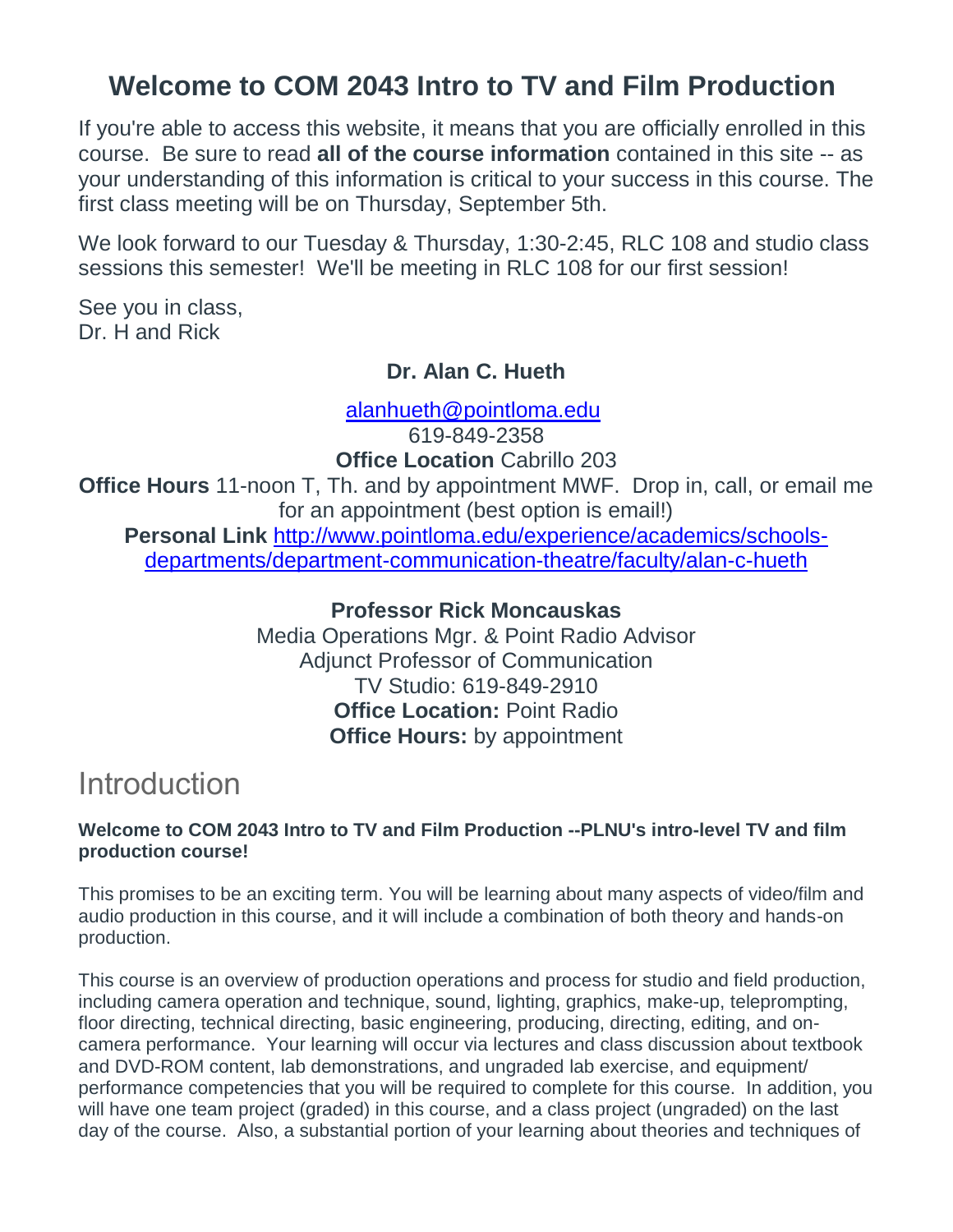production will be via the VideoLab 4.0 DVD-ROM, which is described in the required resources/textbook part of this website.

This course will also introduce you to PLNU's *Point TV --* our student-operated online television station. This includes the *Point TV* website -- along with our *Point TV Facebook, YouTube , and Instagram* pages. This includes an introduction to the programming and management staff responsible for the production and exhibition of all programs produced in the COM 425 TV Workshop class. You will also be allowed to serve as studio or field production crew for *Point TV* projects with the COM 4025 TV Workshop class. The requirements for this part of the course are described in the "Assignments" section of this website.

#### **Teamwork AND Specialization:**

Producing a television program requires teamwork. Therefore, it is necessary to have at least a general knowledge and understanding of the various staff and crew positions involved in producing a program. Also, depending upon where you work after you graduate from PLNU, you may be called on to "wear many hats"--writing, directing, editing, etc. Such "one-person bands" are common, so a diverse knowledge of production is also important in these situations. You do not have to be an expert on everything, but you must at least have some knowledge of the basic technical and creative aspects of each area of production. Specialization still is a part of production, however, every responsibility is affected by the others in the production process. Therefore, you need to begin to develop a working knowledge of all aspects of television production at an early stage.

#### **Multiple Skills:**

This field requires many different kinds of skills--especially good interpersonal skills. One might say that television production is "interpersonal-relations intensive"--that is, (ideally), in order to get your foot in the door and succeed and advance, you must be good at what you do and nice to work with. You need to develop your interpersonal skills and, especially at this level, primadonna attitudes are frowned upon. Things honored in TV and film (and just about every other field) are initiative, energy, enthusiasm, dependability, and humility. These are most important, and will affect my evaluation (and studio mgt, and your peer's evaluation) of you as a prospective TV/film producer. In this course (and in future media production courses), you might be called on to record sound, run camera, carry something (serve as a PA or "grip"), climb a ladder and hang/adjust a light, or just sweep the floor. In other words, be prepared to "get your hands dirty"--no matter how menial you may consider the task to be.

#### **Professional Socialization:**

Based on these assumptions, the challenge in this course is to begin to do the following: exhibit initiative, energy, enthusiasm, dependability, and humility--all in the process of beginning to understand and master the various positions in the production process. It will also provide you the opportunity to display your stewardship abilities. We are all stewards of our time, talent, and treasure. You'll display your stewardship of time via your ability to make this course a priority by getting things done on-time. You'll display your stewardship of talent by working well with others and doing well in your exercises, competencies, and assignments. And you'll display your stewardship of treasure by taking care of the equipment-technology entrusted to you in this course. You will be expected to take care of all equipment you use like it is your own and is irreplaceable. These are all important parts of your "professional socialization" in this field, and each is extremely important in your future success working in TV/film.

## Resources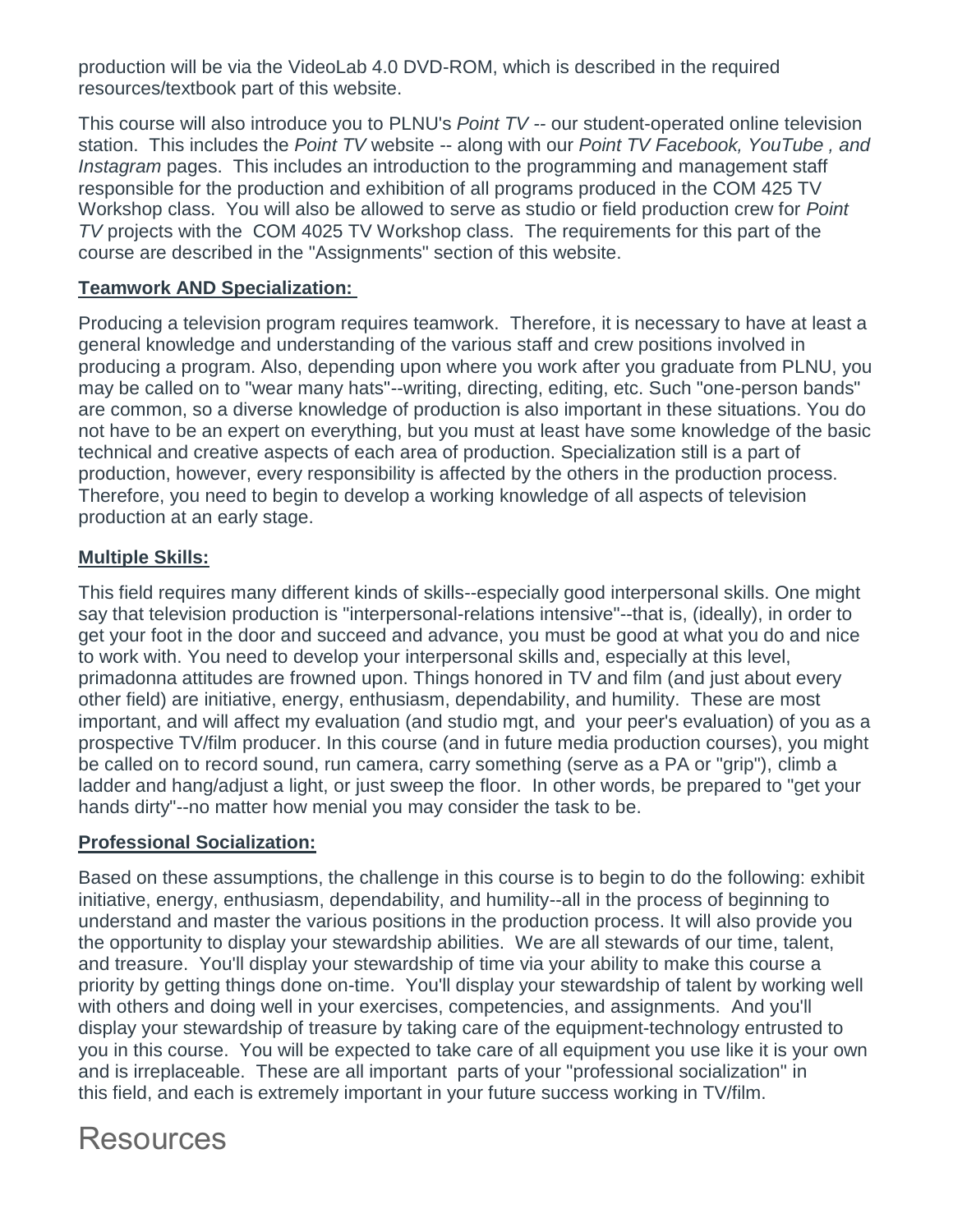All students will be using these resources for this course.

- \* Television Production Handbook (11th edition), by Herb Zettl (Wadsworth-Cengage Learning)
- \* Video Lab DVD-ROM 4.0 and your own computer for loading and operation
- \* One DVD (to dub and submit your editing competency)
- \* One audio headset w/mini plug (for edit workshops in the Bresee or Mac Lab)

You will be using a textbook called The Television Production Handbook and the VideoLab DVD-ROM. These are available at the reserve desk in the library. To get access to these, just ask for the COM 243 textbook OR the VideoLab DVD-ROM. You can check them out for two hours in the library. I'm told that there are several books, and ten (10) copies of the VideoLab DVD-ROM. These are FREE to you. Other than those two resources, you'll need to purchase a DVD for your editing competency. You can buy this from Rick at the studio. And, plan to use your own headset for the editing workshops.

### **A LAPTOP OR SMART PHONE**

The course will include six (6) in-class online quizzes that must be taken on a laptop or smart phone. The quizzes are included in this Canvas course website. Be sure to bring your laptop or phone to class ON THE SCHEDULED QUIZ DATES. The dates of the quizzes are on the assignments and course Schedule pages.

### **RECORDING CARDS**

Each student will be provided one card for shooting some of your production competencies and your small-group project. Any additional cards will be the individual student's/group responsibility to purchase. Also, make sure that you label your card AND the package for your card--both with your name neatly printed on both of them. **I will not accept any cards (for exercises, group projects, etc.) that are not labeled and not placed in the package (also labelled) that the card came with.**

### **Edit Bays, Check-Out/Check-In Hours, and TA's:**

The edit bays are open and available (along with equipment) when Rick Moncauskas or our Technical Assistants (TA's) are working. You'll be working with them for your Point TV Production assignment. The TA's for this semester are:

Sommer Fox , junior, Media Com-Production Madyson Goss, sophomore, Media Com-Film Studies Acacia Laliotis, junior, Media Com-Production Maile Raventos, sophomore, Media Com--Film Studies Hana Strickfaden, sophomore, Media Com Minor Leanna Thesken , sophomore, Media Com--Multimedia Luna Trevino , sophomore, Media Com--Multimedia

The editing and equipment hours are posted on the bulletin board by the second week of the semester. These hours fall within the library hours--see below--however, the edit bays will not be open at all hours that the library is open...just so you know. Friday access will be limited to a couple of hours in the afternoon, and weekend access will be based solely on TA availability. If you have questions about this, please talk with Rick Moncauskas, Media Operations Manager, about this. His office is in the Point Radio office area.

### **Point TV Leaders:**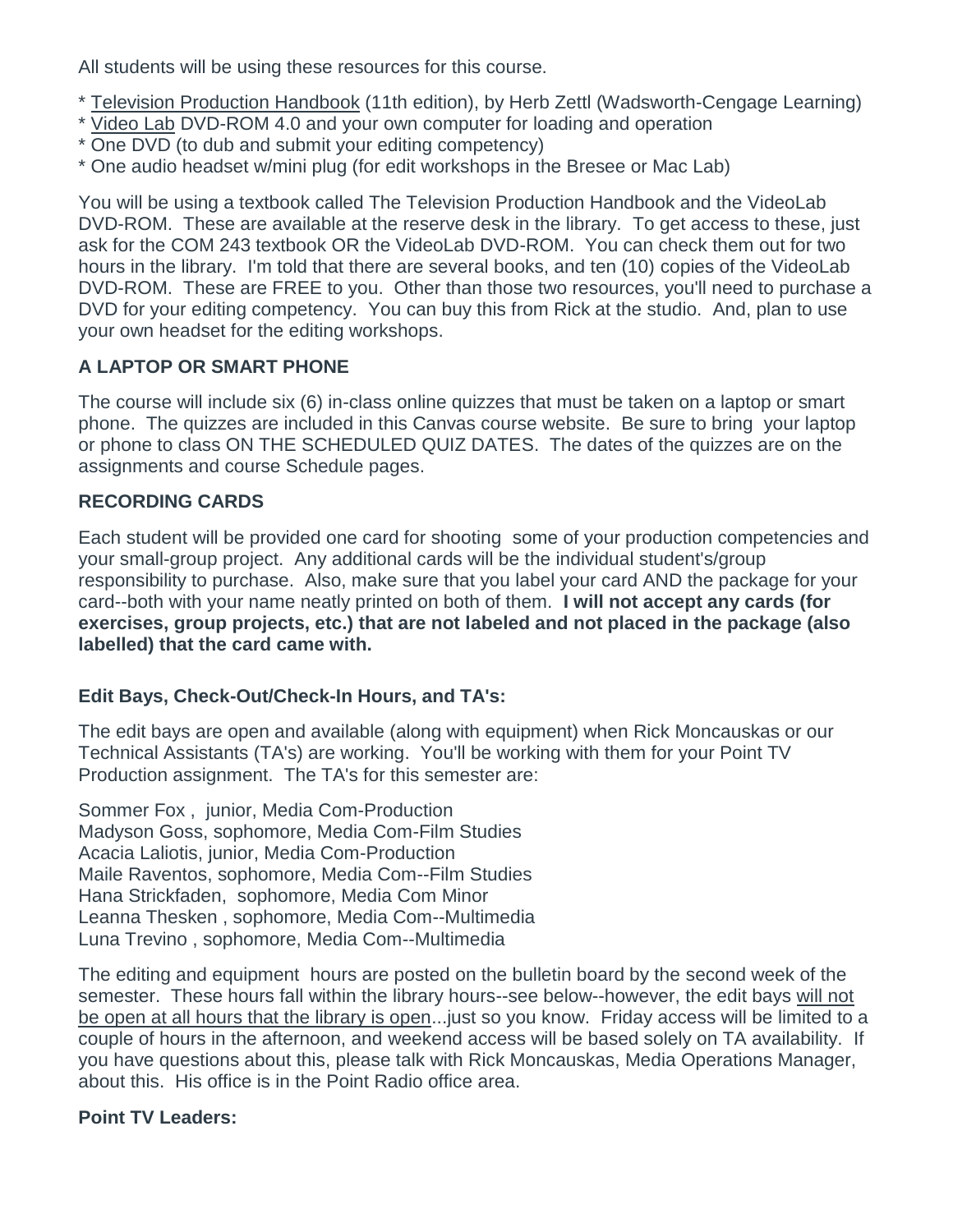You'll be working with the Point TV management team (and other advanced students) who are in the COM 4025 Advanced Television Production course. Also, you'll be working with them in your Point TV Productions Assignment.

**Station Manager:** Acacia Laliotis, junior, Media Com--Production, and Jakob Kleist, junior, Media Com--Film Studies

**Social Media Manager:** Sommer Fox, junior, Media Com-Production

*Coastline News* **AND Loma Sports Tonight (LST) Manager:** Alexis Faust, senior, Media Com--Performance

**Productions Manager:** Carter Wood, senior, Media Com-Production **Publicity Manager:** Brooke Sargent, senior, Broadcast Journalism

#### **Watch Our** *Point TV* **Shows**

See all kinds of projects and films that can inform, inspire, and stir some creative thinking for this course and beyond.

Here's the *[Point TV](https://pointtvplnu.com/)*the station and the media com and multimedia journalism students and their activities. Some of these shows were born in this course AND many scripts of the shows were written in this course!

*[Point TV's Facebook](https://www.facebook.com/pages/Point-TV/447038881997027?ref=hl) page For student TV shows and films: [Point TV YouTube Channel](https://www.youtube.com/channel/UCbSHEdR_GA73Wpay3g4OuBQ)*

*Point TV Instagram page: [Point TV Instagram](https://www.instagram.com/pointtvplnu/?utm_source=ig_profile_share&igshid=vbmuuhg5anps)*

### **New library hours:**

| Monday - Wednesday | 7 a.m. to 1 a.m.      |
|--------------------|-----------------------|
| Thursday           | 7 a.m. to 12 midnight |
| Friday             | 7 a.m. to 5 p.m.      |
| Saturday           | 1 p.m. to $5$ p.m.    |
| Sunday             | 1 p.m. to 12 midnight |

# Student Learning Outcomes (SLO's)

As a result of this course, students will display knowledge and/or skill in the following areas:

1. Basic technical and creative skills in the following areas: studio and field camera operation and audio production, video switching, graphics, teleprompter operation, lighting, make-up, basic engineering, camera and performer/actor staging, studio and field directing, scriptwriting and script breakdowns, digital-non-linear editing (Adobe Premiere software), and the writerproducer and performer roles in television/film production;

2. Basic principles of video and audio signal monitoring and processing;

3. Television production language and processes, and the unique demands and challenges of the production process; and

4. Through all of this, students will begin to exhibit a professional attitude and a sense of professional production values.

## Course Activities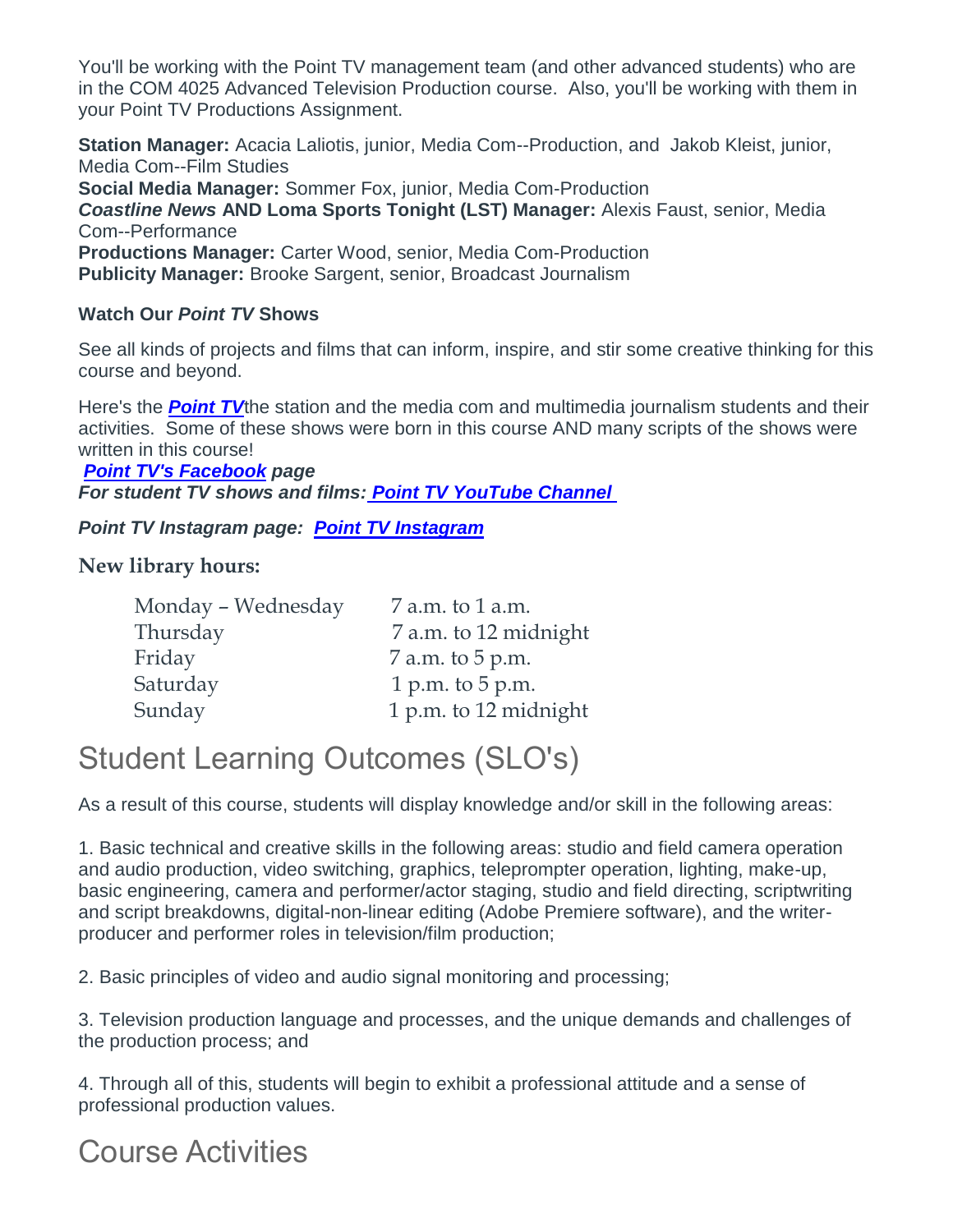This course will include the following activities:

- Self-guided lectures, video and graphical examples, and interactive activities on the basic areas of production on the VideoLab DVD-ROM
- Six (6) in-class, online, and timed quizzes on production (from the *VideoLab DVD-ROM*), including: process, camera, lighting, audio, switching, and editing
- Completion of thirteen (13) "Production Competencies" on camera, sound, lighting, etc. (see assignments page for more details)
- In-class lectures, discussion, and labs on TV/film production techniques
- Screening examples of outstanding student and professional television & film programs
- Equipment demonstrations and labs
- Two (2) 3-hour evening editing workshops (Adobe Premiere software) REQUIRED PARTICIPATION TO PASS THIS COURSE--see dates on course schedule and put these dates on your calendar!
- Individual, ungraded production exercises
- Serve as an observer or production crew member in one (or more) of the COM 425 TV Workshop course's *Point TV* television or film programs (4 hours minimum--with extra credit points for additional hours)
- Production of one (1) short TV/film project (group project)-- a news package, short documentary film, or short film
- Production of class project: *Studio 243*--a live-to-tape studio based interview show featuring this semester's group projects and a member of each project's crew

## Lectures

#### **Lecture sessions will occur in two different venues:**

- 1. In regular class and lab sessions; and
- 2. On the VideoLab 4.0 DVD-ROM

### **The lectures will be on the topics listed below:**

 Camera operation and technique--framing, composition, and the technical aspects of video camera operation

Sound--including microphone types, pick-up patterns, recording techniques, levels, mixing, etc.

Lighting--for news, dramatic effect, etc.. Technique based on purpose, tone, and task

Directing--including camera angles and staging, camera movement, talent staging and movement for drama, news, and interview shows; also, basic directing language and technique for studio interview and news shows

- Technical directing--including switcher operation for multi-camera live and live-to-tape production
- Editing--including basic basic operational characteristics and techniques of Final Cut Pro editing software

Graphics--including purpose, and the basics of color, contrast, backgrounds, fonts and other aspects of graphic design for television and film (and a studio character generator and FCP graphics operations)

Basic engineering--including color balancing, shading (f-stop/iris control), and basic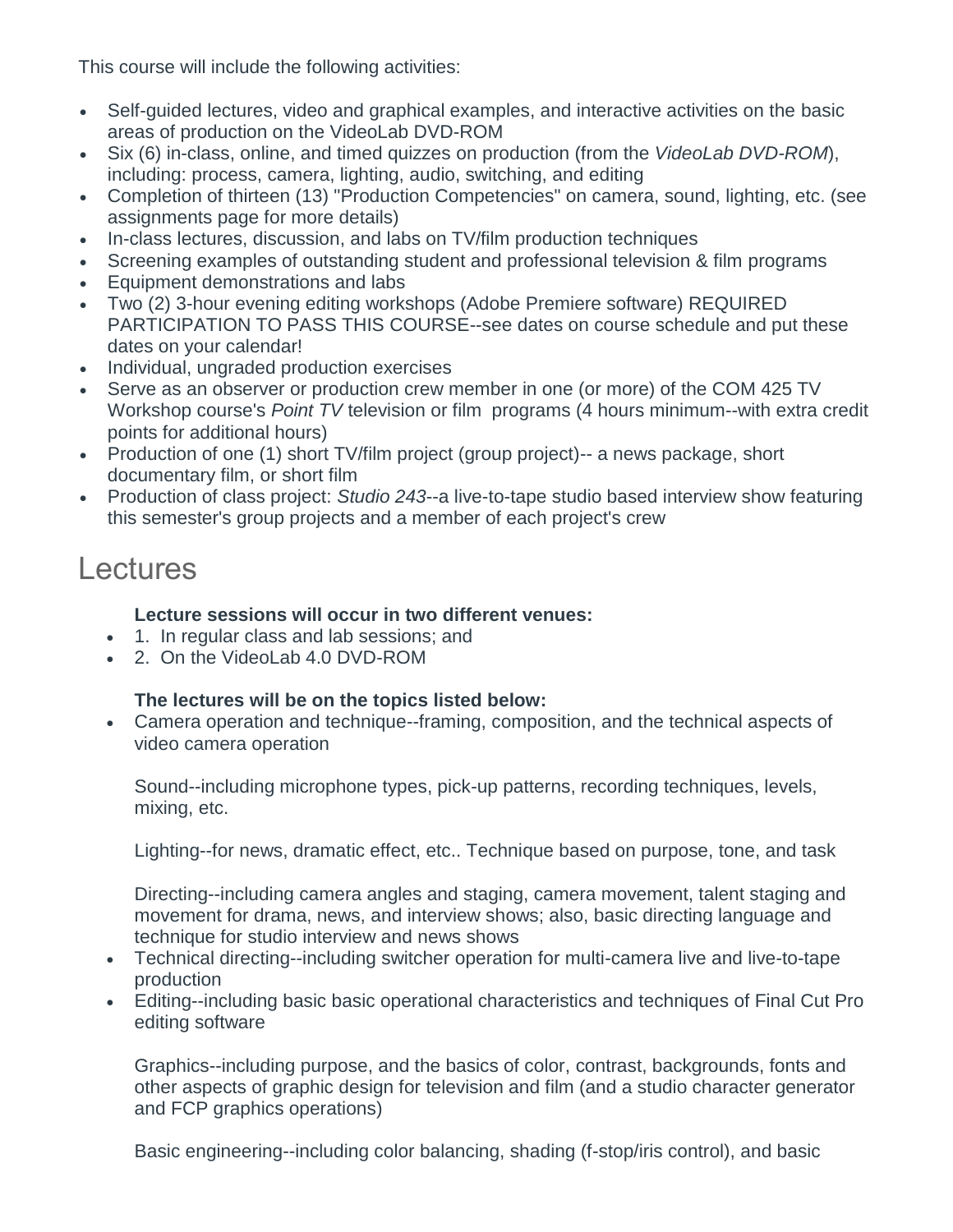waveform monitor

Teleprompter operation--including text entry and operation for studio production

Producing--including project planning, crew assignments and meetings, project organization, and the basics of television scriptwriting

Basic performance--including narration for on and off-camera performance

- We will also spend some time doing viewing, analysis, and critique of selected professional and past student television projects, along with student exercises that are assigned throughout the semester.
- **You will also have lectures and hands-on instruction in two (2) REQUIRED ATTENDANCE evening Adobe Premiere editing workshops--see "Schedule" page on this website for specific dates, times, and locations. YOU CANNOT MISS THESE. If you miss one of these sessions, it will jeopardize the completion of your editing competency assignment--which could drastically affect your course grade. So, be sure to see the scheduled editing workshops that are on the course Schedule page, and put THOSE TWO (2) DATES on your calendar...and make sure your employer (or whoever needs to know) that you will not be available those two nights.**

## COURSE POLICIES: Recording Permissions, Copyright & Equipment Use, and Internet Posting

#### Recording Permission Process

- First: **to shoot indoors** you must secure permission, in advance, if you wish to shoot INSIDE a building. We have a list of the phone numbers of the various building managers on campus, including dorms, that you can have a copy of to take with you.
- Plan ahead! You must secure permission from the building manager BEFORE you can shoot in their building. Don't assume you can get permission just before OR on your way to the shoot. Ideally, it's best to request this kind of thing a week or more in advance. Some building managers may be okay with one (1) day prior to your shooting date -- but don't depend on it. Also, when you check out equipment, you will be issued a "Press Pass"—to be worn by the camera operator for the shoot—which lets the building managers know that you're PLNU students and are working on a PLNU class project.
- Second: **to record outdoors**. We have arranged a system with Public Safety whereby, if you are shooting in an exterior common area (ie. outdoor areas between or around buildings), you have permission to shoot in those public areas on campus. That system is the "press pass." IF YOU ARE WEARING the press pass that will be in your camera bag when you check out your gear, you have permission from our department, and public safety, to shoot video outdoor on the PLNU campus. You need special permission to shoot in and around the Fermanian Business Center. Please call and get permission early. The camera operator must wear the "press pass."
- Third: **to record off campus**. You are responsible to obtain permission for all off-campus shoots. This means that if you are setting up a tripod and/or lighting and any kind of extensive sound systems with crew and talent in public or private areas, you are responsible for getting permission to shoot--depending which entity (the city, county, state, or federal govt) "owns"/is responsible for that property. If you are shooting indoors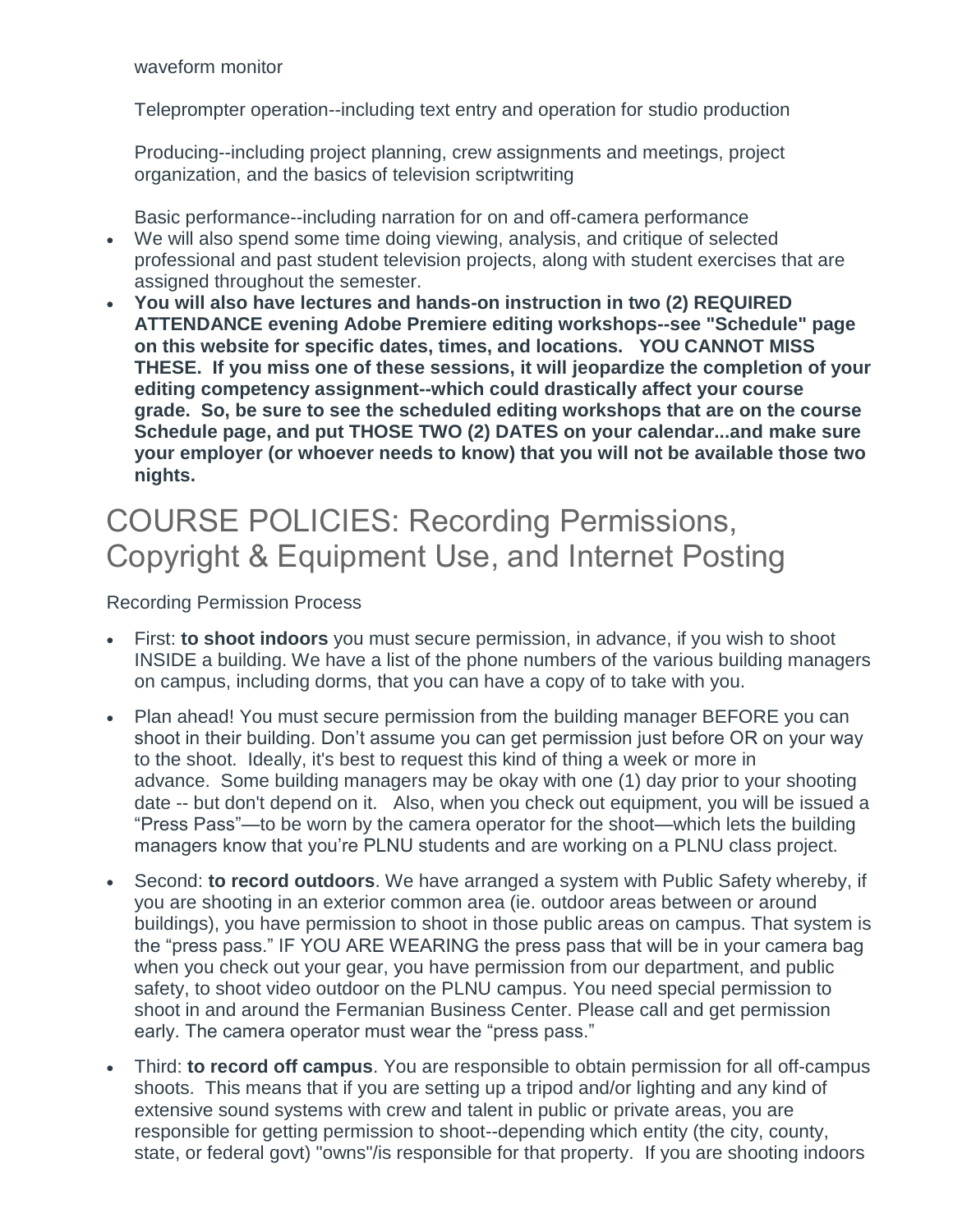on private property, you must get permission from the property owner. This can often require that you show that you have liability insurance--which PLNU provides for student shoots. You must contact Jim Bergherm in PLNU accounting office about insurance forms.

#### COPYRIGHT POLICY

 If you shoot video with signage (ie. Coca-cola) in the picture you must obtain the rights to show their logo in your footage if you plan to make your video public in any way. An example would be if you want to enter your video into a festival or post it on YouTube. This goes for PLNU signage as well. If you plan to have PLNU logos or signage in your video, you need to get permission from the school to use their copyrighted identifiers. The reason for this is clear. If your video defames the school in any way, you will not get permission. (The same is true of Coca-cola.) In most cases, assuming you are not doing anything to denigrate or besmirch the reputation of the school, permission will, most likely, be granted. We want you to be aware that use of PLNU signage is not automatically assumed. My suggestion is, if you want to do something controversial, don't include signage (PLNU or other) in your footage.

#### COPYRIGHT RELEASE

 The PLNU Dept of Communication and Theatre owns the copyright to all student video and film projects created as individual or group projects. This includes projects created by the use of student's personal equipment OR the university's equipment in regular production courses and independent practicum course credit projects. The department has the right to make copies of student video and film projects, and display them on the Point TV website, Facebook and Instagram page, and the YouTube channel,. And, they may be used to show at faculty and/or student conferences and conventions for educational and program promotion purposes.

#### EQUIPMENT USE FOR PROFESSIONAL PROJECTS

 The student **cannot use** equipment for professional production purposes without notification to the instructor. This includes getting paid by third parties for production services using university equipment or selling partial or completed projects to third parties. If a student desires to use university equipment for professional projects and wants to rent the equipment, they may do so -- going through the request process with the instructor and studio media operations manager. Also, if a student takes on a professional project, and the project was referred to the student by university personnel or the instructor, then the project client must agree to a financial donation to the university -- above and beyond payment to the student. This amount must be negotiated by the client and the instructor.

### INTERNET POSTS OF STUDENT PROJECTS

 Students cannot put their programs on the Internet or distribute their programs in any way without university permission. The student may receive permission from the department by notifying Dr. Hueth and specifying what project they would like to distribute, in what venue (eg. YouTube, etc.) and when. The department will work with students to find the widest possible audience for their projects.

NOTE: Any violation of these policies will incur loss of equipment privileges.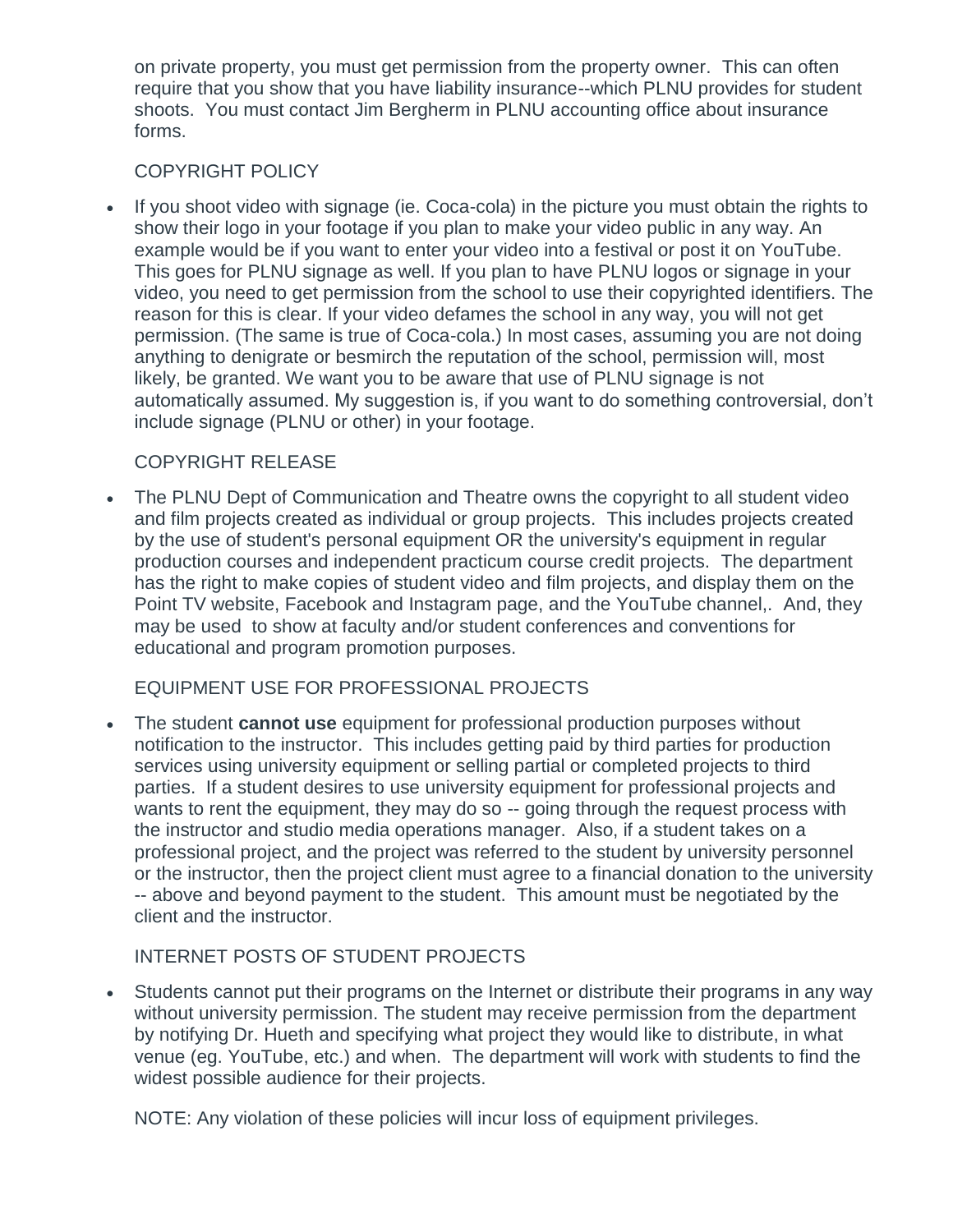# Attendance & Equipment Policies

- **ATTENDANCE AND PARTICIPATION POLICY**
- From the Provost: Regular and punctual attendance at all classes in which a student is registered is considered essential to optimum academic achievement. Therefore, regular attendance and participation in each course are minimal requirements to be met. There are no allowed or excused absences except when absences are necessitated by certain university-sponsored activities and are approved in writing by the Provost.

Whenever the number of accumulated absences in a class, for any cause, exceeds ten percent of classes (this is equivalent to 3 class session absences in this course), the faculty member has the option of filing a written report to the Vice Provost for Academic Administration which may result in de-enrollment, pending any resolution of the excessive absences between the faculty member and the student. If more than 20 percent (6 absences in this course) is reported as missed, the faculty member may initiate the student's de-enrollment from the course without advance notice to the student. If the date of de-enrollment is past the last date to withdraw from a class, the student will be assigned a grade of "F" or "NC." There are no refunds for courses where a de-enrollment was processed.

- It is extremely important that you attend all course sessions, along with all of your scheduled project production sessions. I say this for several reasons:
- 1. Television production is a team effort and works best when the entire team is present. Always remember: others are depending on you to not only be present, but to perform well.
- 2. This is a very competitive business where the person with "the edge" will gain employment before others. The "edge" is often gained by prompt, consistent attendance in college classes.
- 3. There is much to learn, therefore, time is extremely precious.
- 4. There is very little repetition of areas in this course. Therefore, if you miss class session(s) on, say, camera or lighting (etc.), your understanding of technique and operation will be affected and, thus, it's quite likely that this lack of knowledge will be reflected in your work (your equipment competencies and especially your group project), and your grade will suffer.
- 5. Your attendance and participation grade will suffer.
- Allowances are made for extreme sickness or injury (eg. you can't walk to class), death in the family, and legitimate co- or extracurricular activities and events. If you must be absent from class, a note and/or call or visit to the instructor (or fellow student-producer if you're doing a group project shoot)--well in advance--is advised.
- EQUIPMENT AND FACILITIES
- Camcorders, microphones, lighting kits, and other equipment are available for check-out at the PLNU studio. Check-out and return times and policies are posted on the PLNU TV & Film bulletin board by the studio door. Unfortunately, we do not have enough equipment for everyone to use simultaneously. Students who do not abide by the policies will be penalized. Penalties include substantial late fee charges, and for those that abuse policies repeatedly: loss of equipment use privileges for the semester. Also, the person that checks out the equipment is responsible for the care of equipment. If equipment is lost or damaged, students are responsible for costs to replace or repair the equipment. See additional details posted on the equipment check-out policy sheet on the bulletin board by the TV studio door.
- Our equipment and facilities are not only academic labs, but are also professional production facilities for on and off-campus constituents. The success and improvement of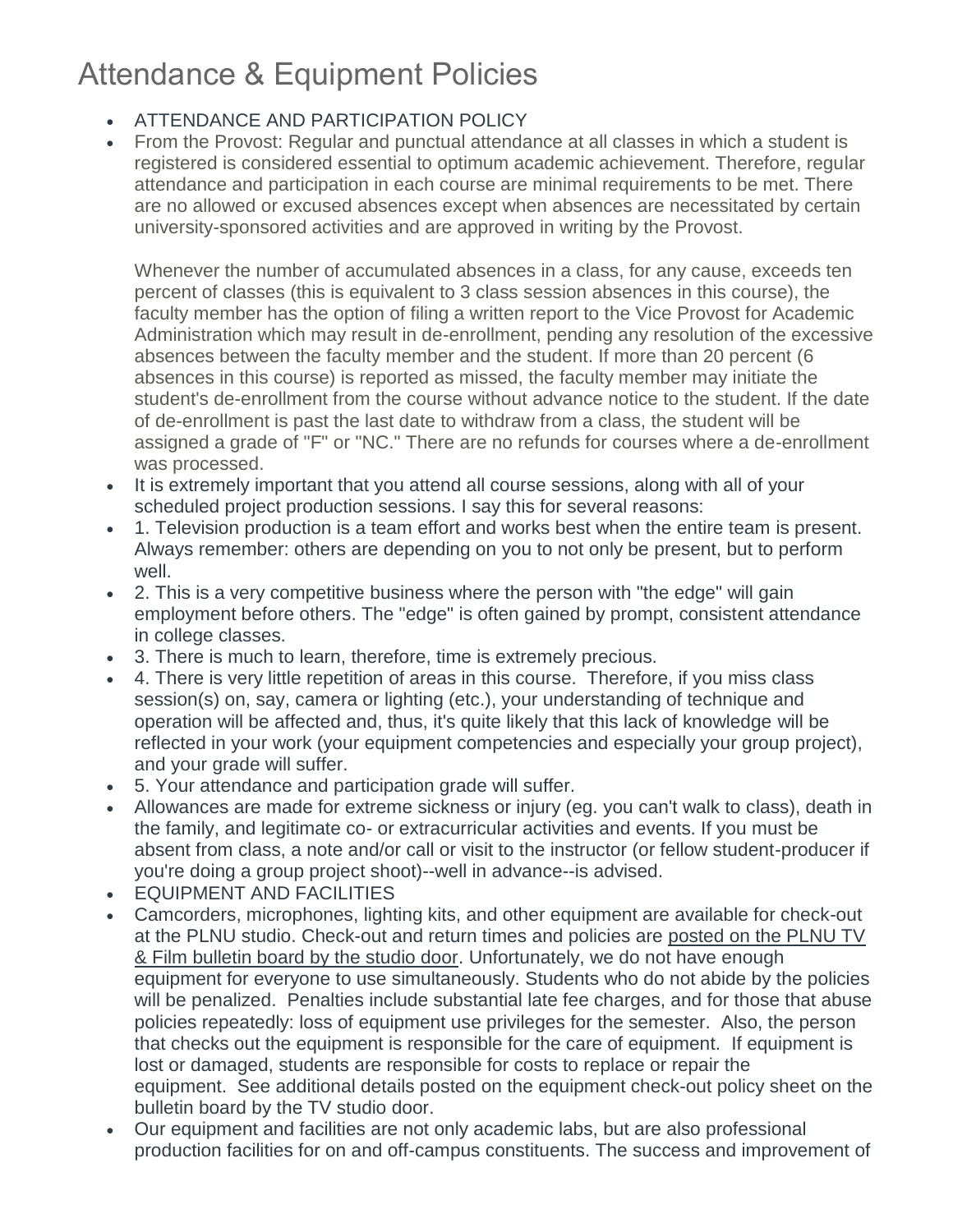the academic program in media studies at PLNU is dependent upon the condition, quality, and success of this facility.

- Eating and drinking is especially forbidden in the control room, the edit bays, and the studio. You will be required to clean-up, strike, and return all equipment and other items to their proper places after labs and project sessions. Also, please take everything out of the facility that you bring into the facility. If I, other faculty, or department TA's consistently find papers, books, scripts or other items traceable to a student, that student's participation grade will be affected. The studio and edit bays are work areas that need to be kept as neat and clean as possible.
- **A Final Note:** please treat equipment as if it were your own, you depended upon it for your own livelihood, and you did not have any money to fix or replace it.

# Quiz & Test Information

- **VideoLab DVD-ROM Quizzes**
- You will have six (6) online, in-class, and timed quizzes spread throughout the semester on the textbook and VideoLab DVD-ROM content and quiz questions in each section. These sections include: process, camera, lights, audio, switcher, and editing.
- The test dates are included on the course Schedule page and your Assignments reminder page on this website.
- **Final Exam**
- The final exam will consist of 173 selected objective questions (T/F and multiple choice) from the DVD-ROM quizzes-- AND -- selected questions from the textbook AND in-class lecture material. Here's the study guide for the textbook and in-class lecture material: *What "pathos" is and includes The Elements of Drama What "plot" consists of The different kinds of "diction" in TV and film programs What "spectacle" consists of The meaning of "sympathy," "empathy," and "antipathy"*
- The exam will be on the Canvas website (like the VideoLab quizzes), so you will need to bring your laptop to class for the final exam.

# Evaluation-Grading

- Your grades for projects will be based upon the criteria and conventions of production identified in the VideoLab DVD-ROM, in class lectures and lab sessions, and in our inclass viewing and critique sessions. You will also be evaluated on your ability to work with others on the group and class projects--this includes your interpersonal skills, flexibility, dependability, teamwork skills, etc.
- What you will not be evaluated on:
- 1. The amount of TIME it took to accomplish the established requirements-assignments in this course;

2. The amount of EFFORT you expended to accomplish the assignments in this course; or

3. Your perceptions of the relative artistic and/or technical merits OR your roommate's, friend's, mother's--or any other family members' opinions of the quality of your work.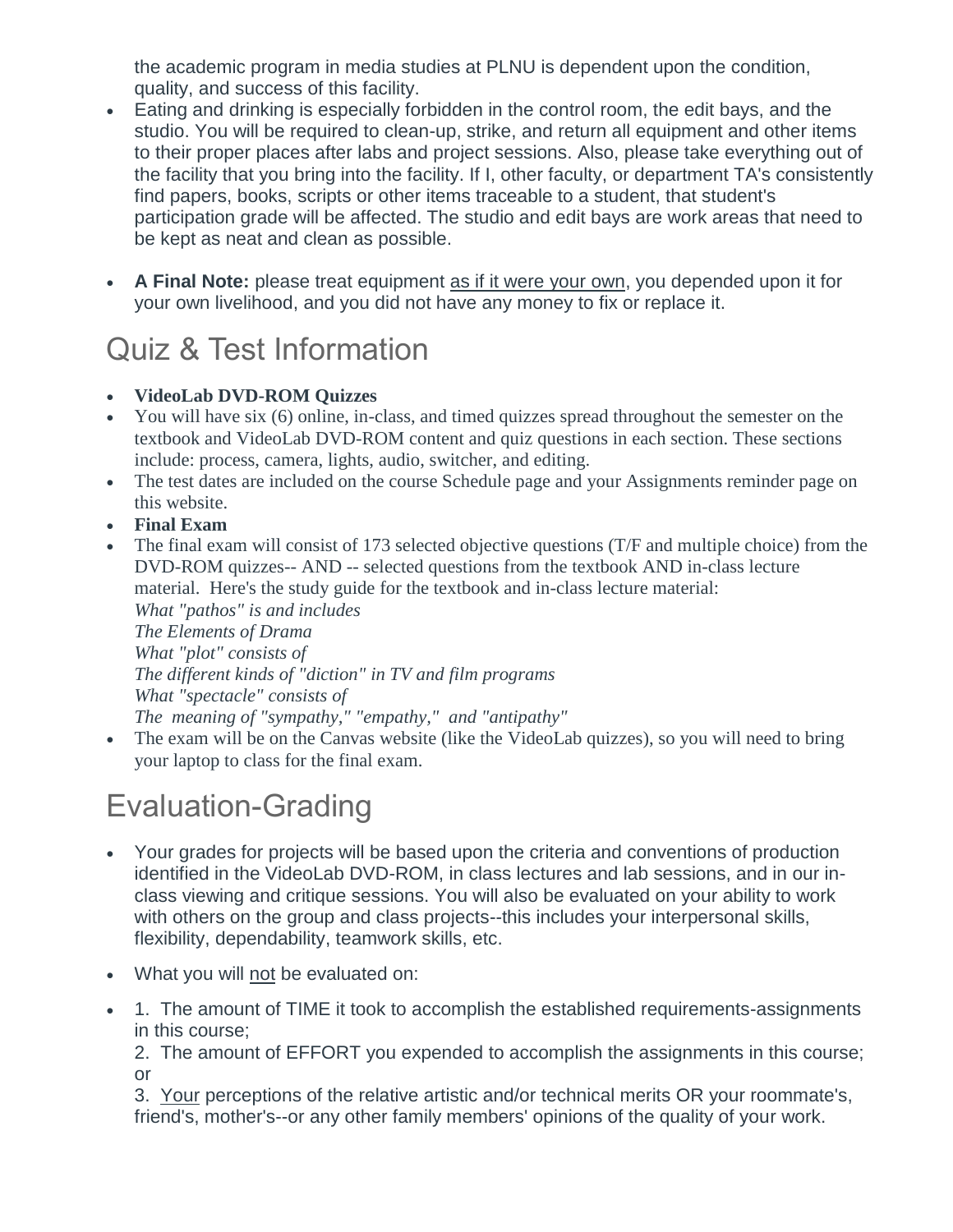You will be evaluated on the basis of **THE QUALITY OF YOUR PERFORMANCE/WORK** (based on your role: camera, directing, editing, audio, etc.), as determined by the instructors' combined experiences of over 45 years of screening entry-level student projects. Your grade will also be based on meeting deadlines and due dates detailed in this course.

Assignments & Weighting:

VideoLab DVD-ROM In-Class Online Tests (177) Production/Equipment Competencies--13 (all required or you flunk the course)--NO POINTS ACCUMULATED Point TV Project Production (100) Project Pitch-Proposal (100) First-Cut-Group Project (50) Group Project (300) Final Exam (173) Professional Socialization--attendance, attitude, participation, equipment care, etc. (100)

Total Points: 1000

\* Students who participate in more than the required four (4) hours for *Point TV* program production will earn an extra credit point for every hour they invest -- up to 20 hours and 20 points. All students doing extra credit must record and submit their hours on the TV Workshop Production Timesheet (available as link on "Assignments" page on course website) by/before the final exam.

 **A SPECIAL NOTE**: you MUST have all of your Production Competency sign-off sheets in your folder in the TV studio office-lab drawer. You MUST complete all of the competencies to pass this course. If your competency folder is missing one (1) -- or more -- competency sign off sheet(s), you **will NOT pass the course...an "F" grade.**

**Grade Calculation:** 

Your course grade will be based upon the following cumulative point scale:

- 920-1000 A
- 900-919 A-
- 880-899 B+
- 820-879 B
- 800-819 B-
- 780-799 C+
- 720-779 C
- $-700-719$  C-
- $680-699$  D+
- 620-679 D
- $600-619$  D-

Video Lab DVD-ROM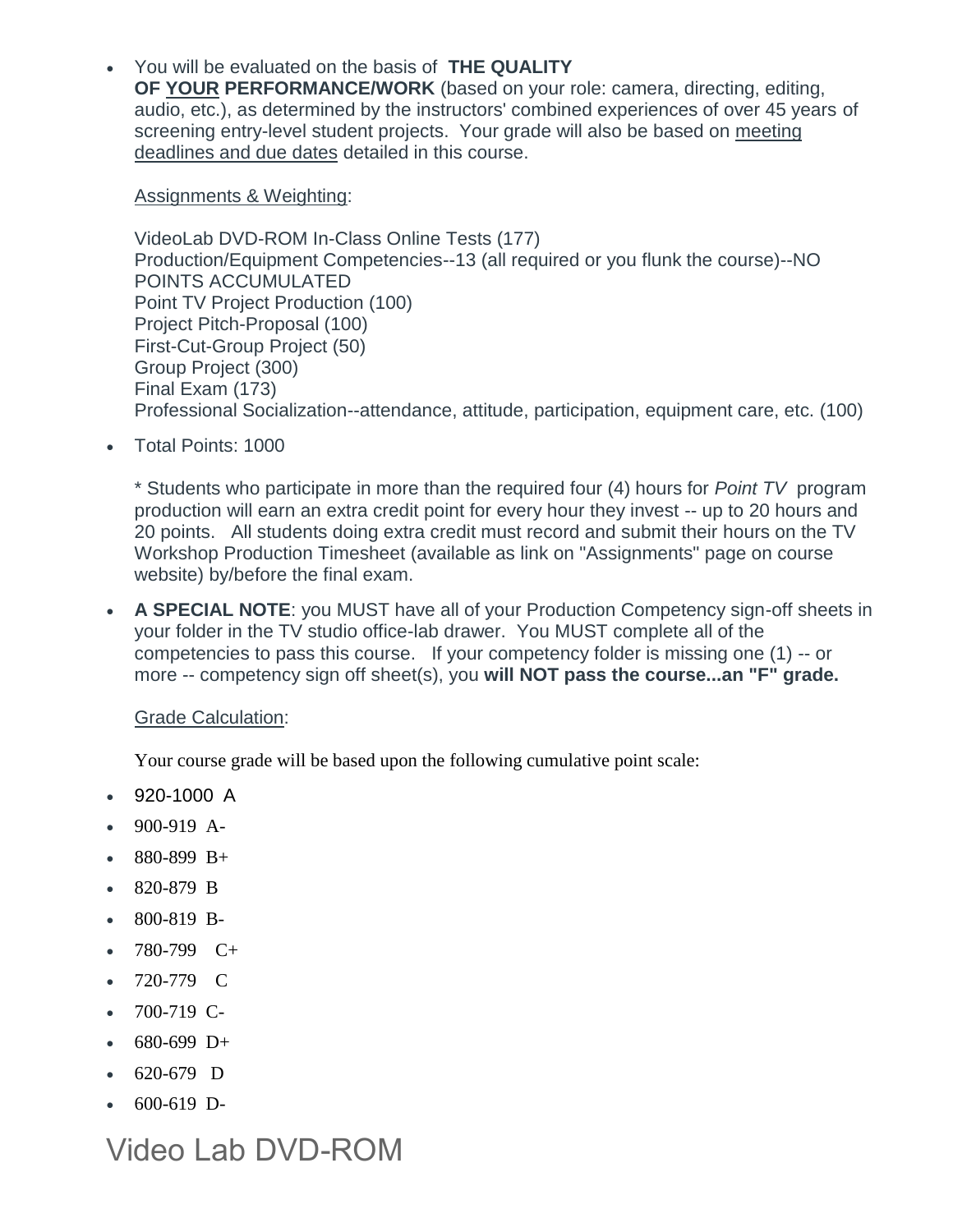- This course will include interactive DVD-ROM instruction on camera, lighting, audio, switching, editing, and the video production process. Our resource for this instruction will be Zettl's Video Lab 4.0 DVD-ROM. The DVD-ROM includes mini-video lectures, graphical and animated displays, interactive activities, and quizzes. You will need to load the DVD-ROM onto your laptop -- so that may be use the DVD on your own PC or Macintosh computer.
- You are required to go through all of the content on the DVD-ROM and complete all quiz questions in every section. This content and these questions will be included on the inclass, online, and timed tests that will occur throughout the semester. The "Schedule" page on this website includes all of the test dates.

# Production Competencies

### **IMPORTANT NOTE!**

Be sure to PRINT OUT all of the competency forms and the "Competency Completion Check Sheet" (at the bottom of this page) ...AND...bring them all to the studio this coming Tuesday--the FIRST Field Competency lab.

 You must complete the thirteen (13) assigned (AND REQUIRED) production/equipment competencies **to pass this course**. You must complete them during class time, or during out-of-class time by yourself (or group members) or with a studio TA. Also, the competencies must be completed by the deadlines provided--AS NOTED ON THE COURSE SCHEDULE. AND you are responsible for placing your completed and initialed competencies in your competency folder, and checked off all competencies on the "competency completion check sheet" in your folder. Your folder is located in the COM 243 cabinet drawer in the studio office area.

Here are the competencies:

- 1. Field Camera
	- 2. Field Lighting
	- 3. Field & Studio Sound
	- 4. Remote-Controlled Studio Cameras
	- 5. Studio Lighting
	- 6. Engineering
	- 7. Switcher & Servers
	- 8. \*Editing
	- 9. Teleprompter
	- 10. Performance
	- 11. Make-Up
	- 12. Graphics
	- 13. \*Directing
- \*NOTE: the directing competency is a pencil and paper exercise and is done as homework, and the edit competency is recorded on a DVD. Both of these competencies -- along with all of the other initialed competency forms -- must be placed into your competency file in the studio office area. All of the competency due dates are listed on the course schedule.
- Links to the competency completion sheets are provided below. Some competencies will be started and **completed in lab sessions,** and others will require some out of class group or individual work. Please print out the "Competency Completion Check Sheet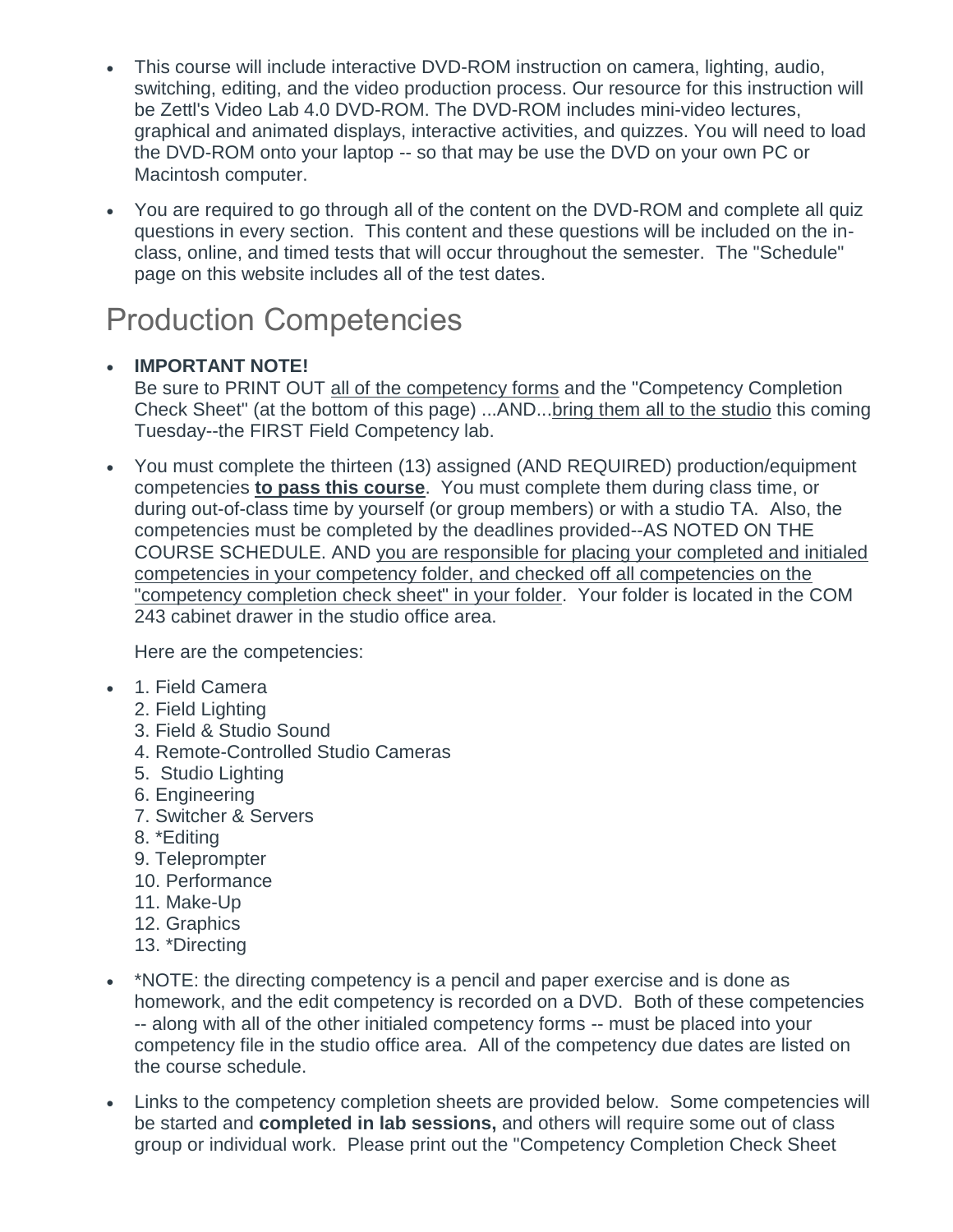doc" (see below) and keep it in your competency folder in the studio office area. Be sure to bring your individual competency sheets on the day(s) that we are working on and completing these (or screening them in class)--based on the course schedule.

#### **Competency Completion Check Sheet Form: [COM 243 Competency Completion](https://canvas.pointloma.edu/courses/45657/files/2717778/download?wrap=1)  [Check-Sheet.docx](https://canvas.pointloma.edu/courses/45657/files/2717778/download?wrap=1)**

#### **Competency Forms**

- 1. [Field Camera Competency-1.docx](https://canvas.pointloma.edu/courses/45657/files/2717732/download?wrap=1)
- 2. [Studio & Field Sound Competencies.doc](https://canvas.pointloma.edu/courses/45657/files/2717724/download?wrap=1)
- 3. [Field LightComp.docx](https://canvas.pointloma.edu/courses/45657/files/2717722/download?wrap=1)

4. Directing the Short Film or News/Doc competencies (handout); [Directing Competency](https://canvas.pointloma.edu/courses/45657/files/2717785/download?wrap=1) \*Media com majors do the short film or news/doc, and journalism and broadcast journalism do the news/doc competency

5. Editing--Adobe Premiere editing software--form provided by Rick, and you can buy DVD from him. This competency REQUIRES ATTENDING TWO 3-HOUR EVENING EDIT SESSIONS. This competency (as with all of the others) ARE REQUIRED TO PASS THIS COURSE. So, all must attend, even if you already know Adobe Premiere editing--all must be able to work with our file management and other systems. See the Course Schedule and put these dates and times on your calendar as soon as possible. NO EXCUSES will be accepted for missing these sessions -- except for death in the family or your own death. ;-)

- 6. [EngineeringComp.doc](https://canvas.pointloma.edu/courses/45657/files/2717759/download?wrap=1)
- 7. [StudioCamCompetency.doc](https://canvas.pointloma.edu/courses/45657/files/2717758/download?wrap=1)
- 8. [Studio Lighting Competency.docx](https://canvas.pointloma.edu/courses/45657/files/2717757/download?wrap=1)
- 9. [GraphicCompetency.docx](https://canvas.pointloma.edu/courses/45657/files/2717755/download?wrap=1)
- 10. [Teleprompter Competency.doc](https://canvas.pointloma.edu/courses/45657/files/2717756/download?wrap=1)
- 11. [Switcher & Server Competency.doc](https://canvas.pointloma.edu/courses/45657/files/2717725/download?wrap=1)<sup>3</sup>
- 12. [Make Up Competency.docx](https://canvas.pointloma.edu/courses/45657/files/2717752/download?wrap=1)
- 13. [PerformanceComp.doc](https://canvas.pointloma.edu/courses/45657/files/2717751/download?wrap=1)<sup>2</sup>; also, print out and bring to class: Performance [workshop.doc](https://canvas.pointloma.edu/courses/45657/files/2717720/download?wrap=1)

#### **EXTREMELY IMPORTANT NOTE:**

 YOU ARE RESPONSIBLE TO PLACE YOUR COMPETENCIES IN YOUR COMPETENCY FOLDER IN THE CABINET IN THE STUDIO OFFICE--as you complete them. Be sure to use the check-sheet (see link provided above) to keep track of your completion of your competencies in your competency folder. At the end of the semester, your folder will be checked to document that all competencies are completed- with student name, date, and either instructor (Hueth or Moncauskas) or TA initials included on each competency form. If any competencies are not completely filled out or are missing from your folder, A COURSE GRADE OF "F" WILL BE ENTERED FOR THIS COURSE.

## Extra Credit!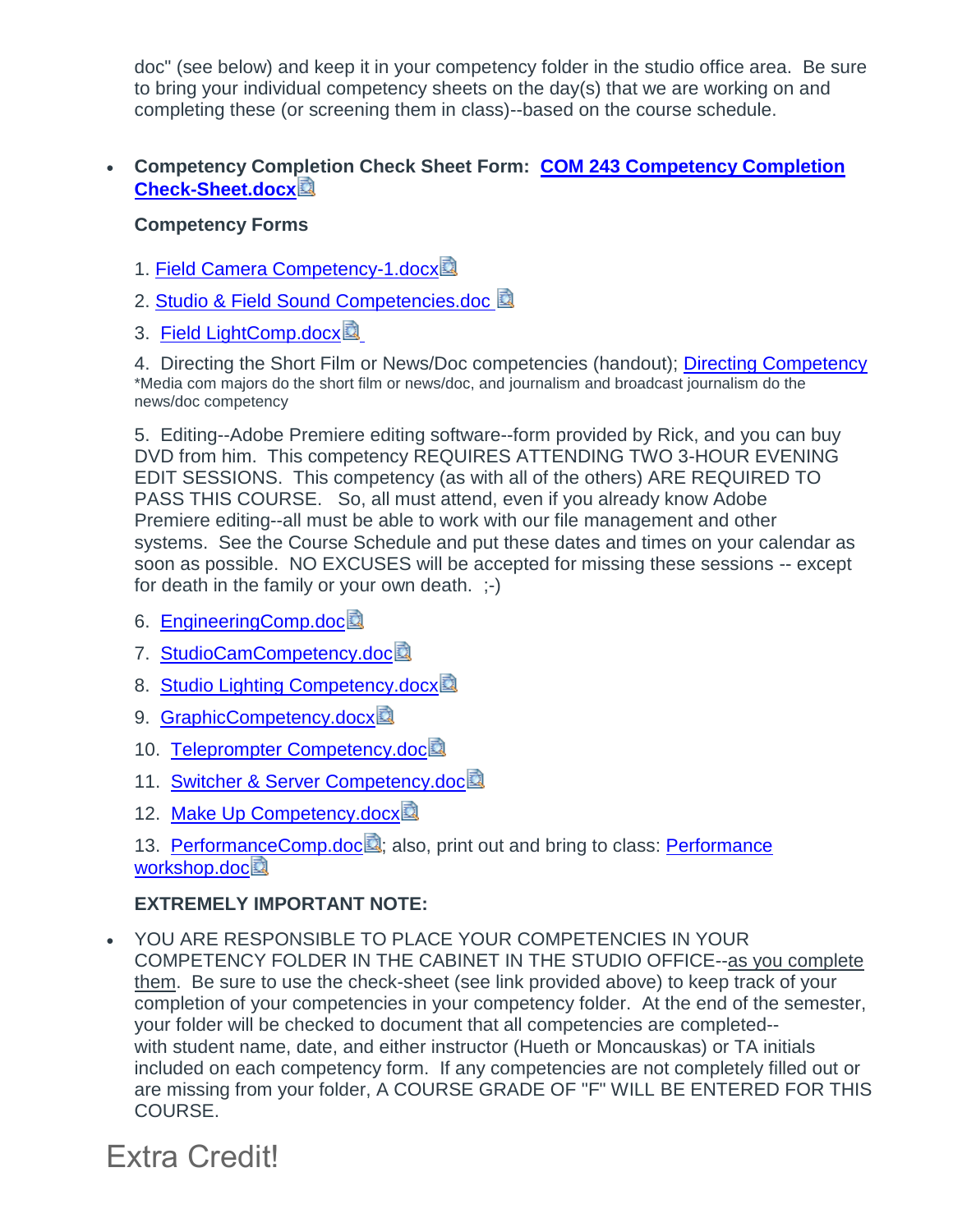Screen and analyze production and writing techniques of news stories, short documentaries, and/or short films -- see links below.

Submit a 2-page, typed, double-spaced report about the story/script and/or the production techniques (camera, sound, lighting, editing) and get up to 2 points of extra credit for each report!

- **Links to samples of shows below and other helpful sites:**
- **For Media Com students: short films and documentaries below:**

Broadcast Education Association award-winning university student films--just click on URL, then scroll down to "Narrative" and click on the film title. <http://www.beaweb.org/2013/festival-sv.html> (Links to an external site.)

- Short PLNU student films with no diction/words/dialogue/monologue/narration—only scenic descriptions: (past COM 2043 and one in COM 4025):
- *[Promenade](https://www.youtube.com/watch?v=6RG429o8S-M&list=PLWzAACvpIghe4wU2XjzbI6JPCKr_YWSAE&index=4&t=0s) (Links to an external site.)*
- *[The Cycle](https://www.youtube.com/watch?v=6OLnbOLQyKc&list=PLWzAACvpIghe4wU2XjzbI6JPCKr_YWSAE&index=7&t=0s) (Links to an external site.)*
- **[The Best Day of Your Life](https://www.youtube.com/watch?v=AWHRnvOnkZ8&list=PLWzAACvpIghe4wU2XjzbI6JPCKr_YWSAE&index=16&t=0s) (Links to an external site.)**
- **The Lot (Links to an [external](https://www.youtube.com/watch?v=dqCBDxJHatw&list=PLWzAACvpIghe4wU2XjzbI6JPCKr_YWSAE&index=21&t=0s) site.)**
- *[The Cycle](https://www.youtube.com/watch?v=6OLnbOLQyKc&list=PLWzAACvpIghe4wU2XjzbI6JPCKr_YWSAE&index=7&t=0s) (Links to an external site.)*
- **For multimedia students: news stories, documentaries, etc....**
- **(Links to an [external](https://nppa.org/spotlight/5022) site.)**Award-Winning News stories News Stories: [http://competitions.nppa.org/best-of-photojournalism/solo-video-journalist](http://competitions.nppa.org/best-of-photojournalism/solo-video-journalist-feature-photography/)[feature-photography/](http://competitions.nppa.org/best-of-photojournalism/solo-video-journalist-feature-photography/) (Links to an external site.) Just scroll down to see the stories.
- Elliot Rausch Short Documentaries [http://www.eliotrausch.com](http://www.eliotrausch.com/)

## **Schedule**

 This schedule contains course topics, the VideoLab DVD-ROM test dates, assignment and project due dates, competency due dates, and the two, evening, Adobe Premiere editing workshops (BOTH SESSIONS REQUIRED ATTENDANCE) in this course.

## **WEEK 1**

- THURSDAY, 9/5/19 Meet: RLC 108 READING: none
	- A. Student introductions & goals
	- B. Screen-scan sample *Studio 243* class project
	- C. Introduction to VideoLab DVD-ROM & Quiz Questions

D. T*he VideoLab DVD-ROM* and the in-class tests. -- in preparation for your 1st assignment: going through the "Process" --in preparation for the "Process" quiz this coming Tuesday! ....AND... read this **[chapter](https://canvas.pointloma.edu/courses/45657/files/2733697/download?wrap=1)** (from **[Hueth's textbook\)](https://bookauthority.org/books/new-scriptwriting-books)** (Links to an external site.) in prep for Tuesday's presentation on "how to produce a news package and VO-SOT"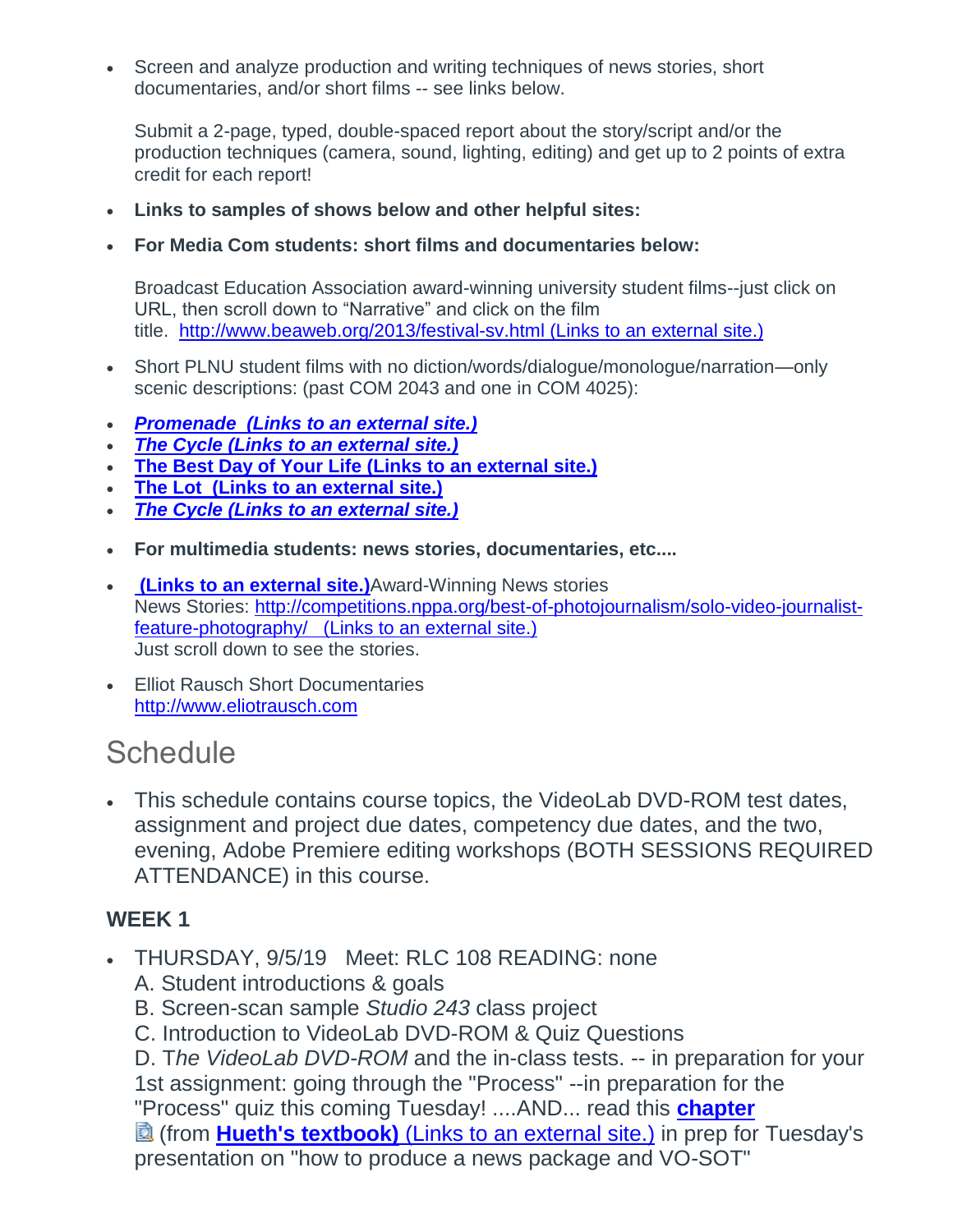## **WEEK 2**

- TUESDAY, 9/10/19 Meet: RLC 108 READING: Ch's 1, 2, 3 **Process Test (IN-CLASS & BRING YOUR LAPTOP!)**
	- A. Process quiz
	- B. Intro to course, syllabus, expectations

C. 2:15--Coastline News and Loma Sports Tonight (LST) manager, Alexis Faust, and the "Point TV Productions" assignments: How to Produce a News Package and VO-SOT

D. Pathos & the Elements of Drama

E. Studio tour and your production competencies drawer and folder in studio office

 THURSDAY, 9/12/19 Meet: RLC 108; then studio READING: Ch's 5, 6, 7, 8

## **Camera Quiz (IN-CLASS & BRING YOUR LAPTOP!)**

A. Pitch Assignment & Readings

B. Group Project Assignment

C. Intro to field cameras, lenses/lense settings, exposure/f-stops, camera operation, composition, field-of-view, movement, and tripods

## **WEEK 3**

- TUESDAY, 9/17/19 Meet: Studio READING: review camera chapters **\*Show Hueth your "Individual Competency Sheets" AND your "Competency Completion Check Sheet" (with your names on all of them!)**
- A. Show Hueth competency folder with sheets on them B. Field camera set up and operation demo for field camera competency C. Groups pick up cams and tripods and take to grassy area between Ryan Learning Center and Nicholson Commons --start field camera competency
- THURSDAY, 9/19/19 Meet: Studio A. Pick up camera and tripod and complete field camera competency

## **WEEK 4**

 TUESDAY, 9/24/19 Meet: RLC 108; then Studio READING: review 11 & 12

**Lighting Quiz (IN-CLASS & BRING YOUR LAPTOP!) FIELD CAMERA COMPETENCY DUE**

- A. Screen field camera competencies
- B. Lighting treatments and angles--TAKE CAREFUL NOTES
- C. Lighting Kits & Set Up Demo (in studio)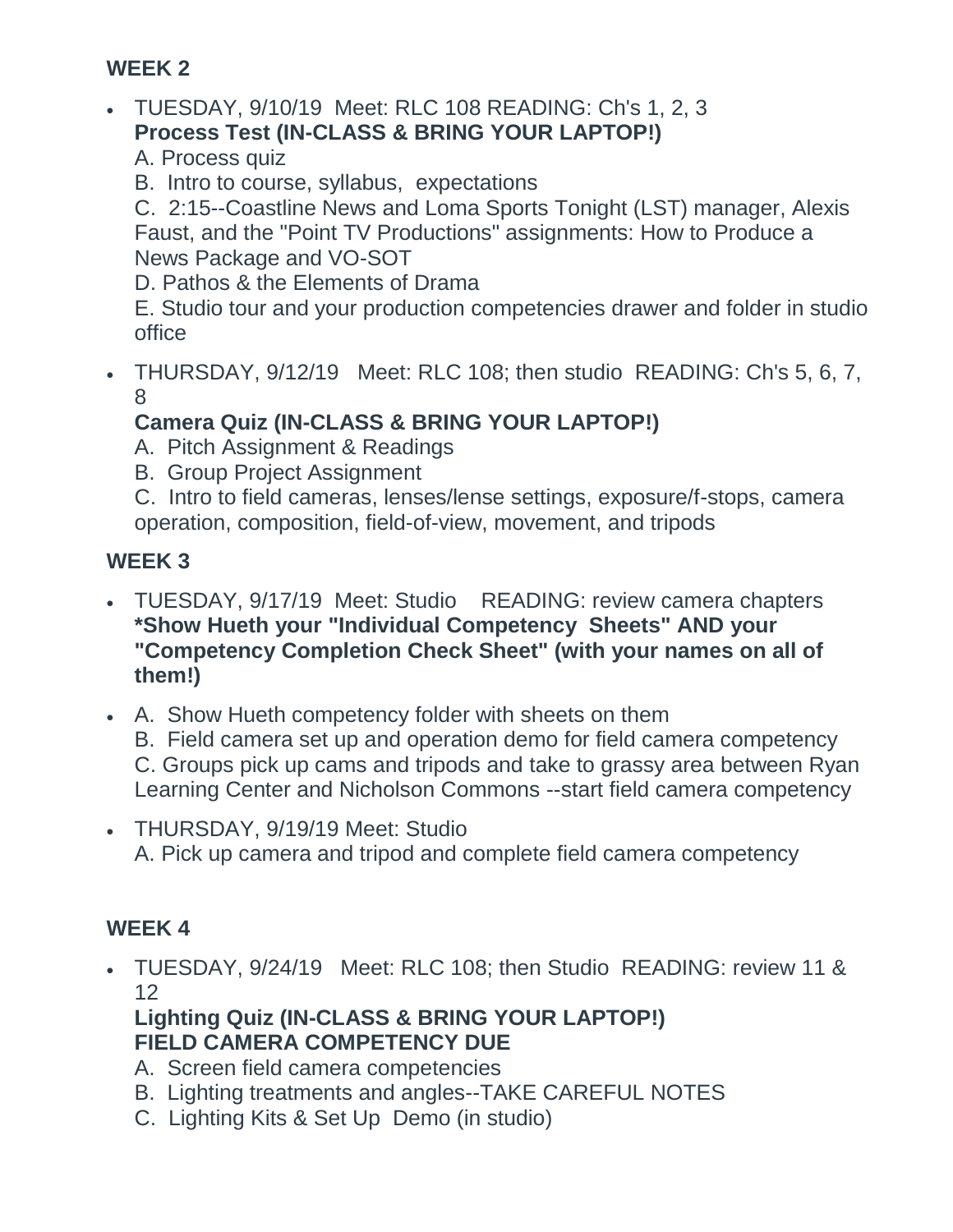THURSDAY, 9/26/19 Meet: Studio: pick up lighting kits and take to RLC 108 READING: review lighting chapters

A. Start Field Lighting Competency: Group Work--Lighting an Indoor Set Group 1: 3-point

Group 2: 2-point dramatic --cameo

Group 3: 2-point dramatic w/BG color

Group 4: Silhouette, Umbrella, and bounce light

Group 5: outdoor set--using sun and bounce card(s)

## **WEEK 5**

 TUESDAY, 10/1/19 Meet: RLC 108 READING: Ch's 9 & 10 **Audio Quiz (IN-CLASS & BRING YOUR LAPTOP!) FIELD LIGHTING COMPETENCY DUE**

A. Screen field lighting competencies

B. Review microphones, controls, aesthetics

C. Project Pitch Proposal Assignment (review and Q & A)

 THURSDAY, 10/3/19 Meet: Studio READING: review 9 & 10 A. Group A: Studio sound (in control rm); Group B: mic types, operation, placement (in studio)

## **WEEK 6**

- TUESDAY, 10/8/19 Meet: Studio READING: 11 & 12 A. Demo field sound competency B. Pick up cameras, mics, etc., and work on field sound competency
- THURSDAY, 10/10/18 Meet: RLC 108 READING: handout/link to be provided

## **PROJECT PITCHES DUE**

A. Directing News and Documentary: Pre-Production Planning, Process, Terminology & Technique

B. Screen news stories and documentary clips

C. Directing Competency: Envisioning and Directing a News/Doc (for news/doc project students)

## **WEEK 7**

- MONDAY, 10/14/19 -- **ADOBE PREMIERE (AP) EDIT LAB 1 IN BRESEE LAB, 6-9 P.M.**
- TUESDAY, 10/15/19 Meet: RLC 108 READING: review lighting ch's; ch. 19 A. Directing The Short Film: Pre-Production Planning, Process, Terminology & Technique
- THURSDAY, 10/17/19 Meet: RLC 108 READING: ch. 17.2, and handout/link to be provided **SOUND COMPETENCY DUE**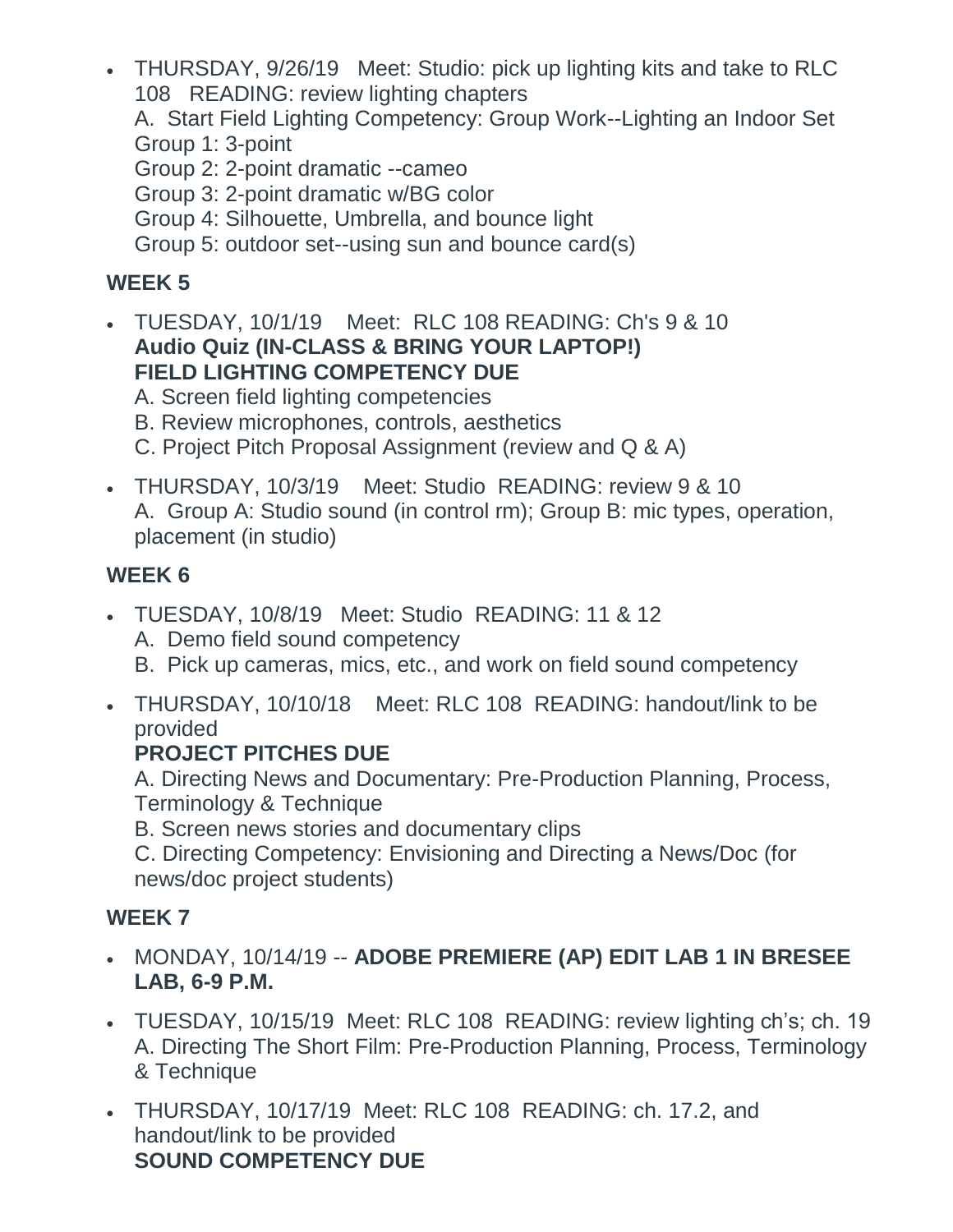## **Editing Quiz (IN-CLASS & BRING YOUR LAPTOP!)**

A. Screen sound competency--BRING YOUR CARD!

B. Editing: How it Works, Functions, Principles

## **WEEK 8**

- MONDAY, 10/2/119 -- **ADOBE PREMIERE (AP) EDIT LAB 2 IN BRESEE LAB, 6-9 P.M.**
- TUESDAY, 10/22/19 Meet: RLC 108 READING: review chapter 19; read ch. 20

**DIRECTING COMPETENCY DUE--just put in your file**

A. Project Pitches returned, projects selected, & create group project production teams

B. Case Study & Process: Editing a News Story/Documentary program

 THURSDAY, 10/24/19 Meet: RLC 108 READING: review ch's 19 & 20 A. Case Study & Process: Editing a News Story/Documentary program (continued)

B. Case Study & Process: Editing a Short Film

## **WEEK 9**

 TUESDAY, 10/29/19 Meet: Studio READING: review ch's 6-8 **STUDIO CAMERA COMPETENCY DUE**

A. Remote control studio camera operation & jib camera operation & practice

B. Complete studio camera operation competency--bring competency to studio

 THURSDAY, 10/31/19 Meet: Studio READING: review ch. 6.2 **ENGINEERING COMPETENCY DUE**

A. Intro to Engineering: White Balance, Waveform Monitors, Shading, etc. B. Complete engineering competency

## **WEEK 10**

 TUESDAY, 11/5/19 MEET: Studio READING: review ch's 11 & 12 **EDITING COMPETENCY DUE**

A. Studio lighting: equipment, operations, techniques

 THURSDAY, 11/7/19 MEET: RLC 108 & studio READING: Chapters 13 & 14; review ch. 5 **Switching Quiz (IN-CLASS & BRING YOUR LAPTOP!)** Group A: Intro to Video Recording & Storage Systems, Effects and **Switching** (IN CONTROL ROOM) Group B: Adobe Premiere -- transitions & visual FX (IN OFFICE-EDITING)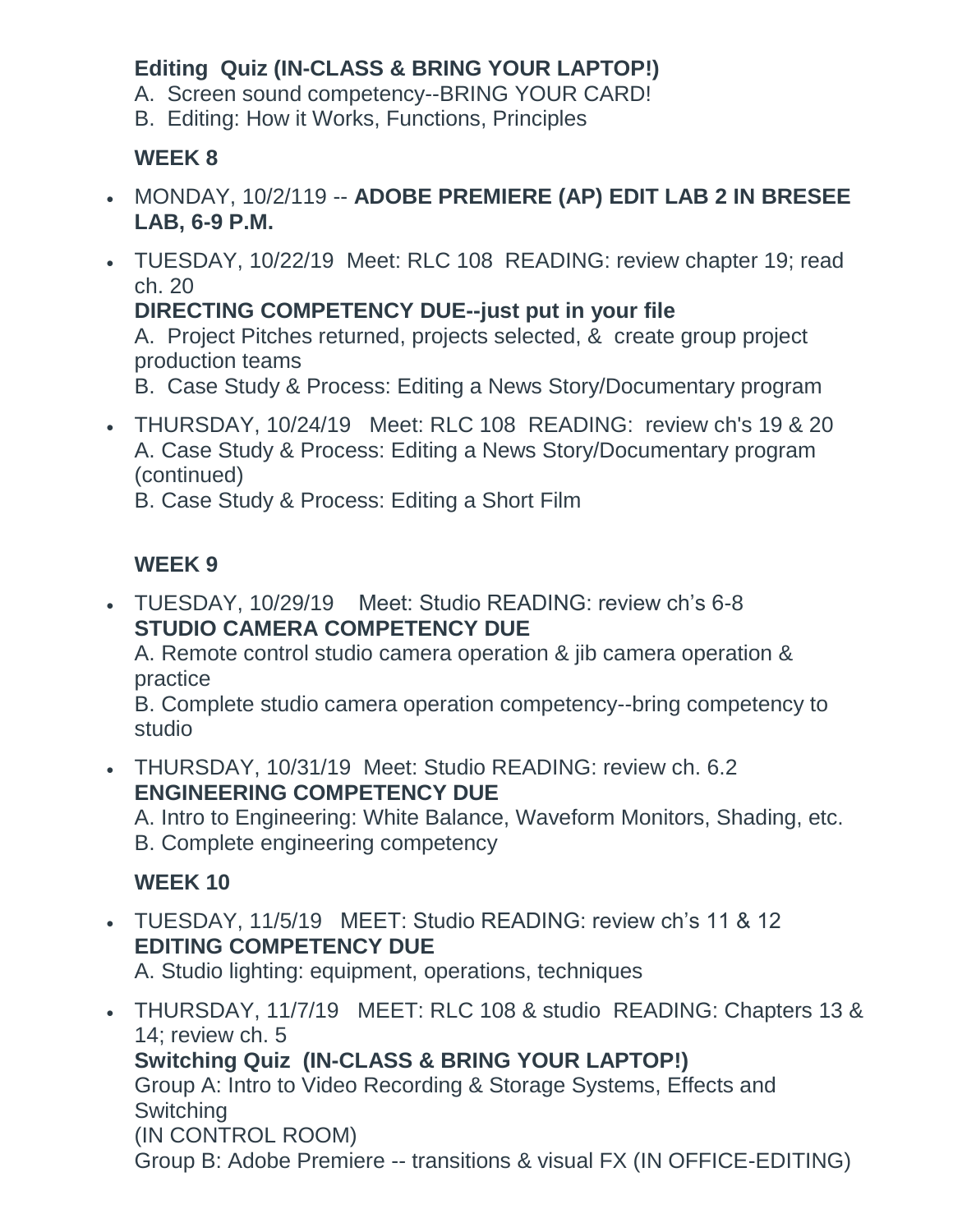## **WEEK 11**

 TUESDAY, 11/12/19 Meet: Studio READING: review ch's 13 & 14 **TD-SWITCHING COMPETENCY DUE STUDIO LIGHTING COMPETENCY DUE** A. All complete switcher competency

THURSDAY, 11/14/19 Meet: RLC 108 READING: review ch's 13 & 14 **GROUP PROJECTS (1ST CUT) DUE** A. Screen 1st cuts-group projects

## **WEEK 12**

- TUESDAY, 11/19/19 Meet: Studio READING: Chapter 16 A. Group A: Teleprompter Operation B. Group B: Performance C. Teleprompter, Performance, and Make Up Competency Prep
- THURSDAY, 11/21/19 Meet: Studio READING: review chapter 16 **TELEPROMPTER, PERFORMANCE & MAKE-UP COMPETENCIES DUE** A. Complete Teleprompter, Performance, and Make Up Competencies

## **WEEK 13**

- TUESDAY, 11/26/19 Meet: RLC 108 READING: Chapter 15.1 A. Aesthetics & techniques of graphics
- THURSDAY, 11/24/16 -- NO CLASS--HAPPY THANKSGIVING!

## **WEEK 14**

- TUESDAY 12/3/19 Meet: Studio READING: review 15.1 A. Xpressions graphics software—operational features & graphics competency
- THURSDAY, 12/5/19 Meet: RLC 108 READING: Chapters 1-4

## **GROUP PROJECTS (FINAL CUT) DUE**

### A. Screen projects

B. Discuss & plan *Studio 243* class project: process & timeline, leadership roles, crew assignments, etc.

## **WEEK 15**

 TUESDAY, 12/10/19 Meet: Studio READING: review appropriate ch's – based on project role on *Studio 243* **GRAPHICS COMPETENCY DUE--save your graphics competency in**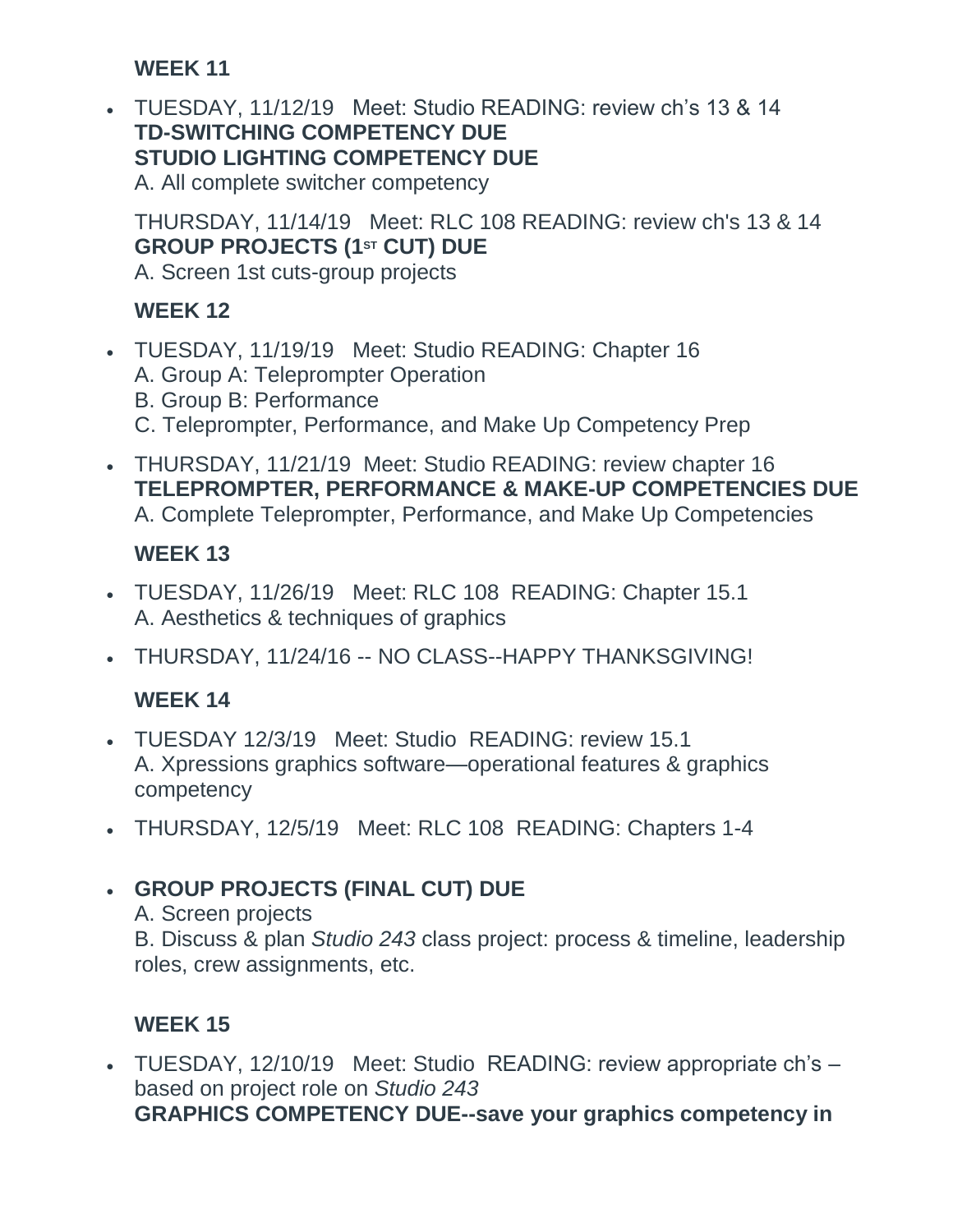### **Xpressions "COM 243 FALL 2018 Graphics Competency Folder"** A. Rehearse *Studio 243*

 THURSDAY, 12/12/19 Meet: Studio READING: review as needed A. *Studio 243* taping

## PLNU Academic Behavior Policy & Film/TV/Radio Content Policies

See the university's new policy included in the PLNU undergraduate handbook:

Both faculty and students at Point Loma Nazarene University have the right to expect a safe and ordered environment for learning. Any student behavior that is disruptive or threatening is a serious affront to Point Loma Nazarene University as a learning community. Students who fail to adhere to appropriate academic behavioral standards may be subject to discipline. Although faculty members communicate general student expectations in their syllabi and disruptive student conduct is already addressed in the Undergraduate Student Handbook, the purpose of this policy is to clarify what constitutes disruptive behavior in the academic setting and what actions faculty and relevant administrative offices may take in response to such disruptive student behavior.

"Disruption," as applied to the academic setting, means classroom, instructor or classmaterelated student behavior that a reasonable faculty member would view as interfering with or deviating from normal classroom, class-related, or other faculty-student activity (advising, cocurricular involvement, etc.). Faculty members are encouraged to communicate positive behavior expectations at the first class session and to include them in course syllabi. Examples of disruptive classroom behavior include, but are not limited to:

- persistent speaking without being recognized or interrupting the instructor or other speakers;
- overt inattentiveness (sleeping or reading the newspaper in class);
- inordinate or inappropriate demands for instructor or classroom time or attention;
- unauthorized use of cell phone or computer;
- behavior that distracts the class from the subject matter or discussion;
- unwanted contact with a classmate in person, via social media or other means;
- inappropriate public displays of affection;
- refusal to comply with reasonable instructor direction: and/or
- invasion of personal space, physical threats, harassing behavior or personal insults.

The policy applies if the behavior is reported by a faculty member or academic administrator and occurs exclusively or primarily in a student-faculty member interaction. Incidents which involve both academic and non-academic behavior may result in responses coordinated by the Vice Provost for Academic Administration and the Dean of Students.

Civil and polite expression of disagreement with the course instructor, during times when the instructor permits discussion, is not in itself disruptive behavior and is not prohibited.

Some students possess medical or psychological conditions that may affect functioning within the standards of the university. Although such students may be considered disabled and are protected under the Rehabilitation Act/ADA, they are required to meet the fundamental university academic and behavioral policy as described in the Student Handbook, Undergraduate Catalog and/or faculty syllabi.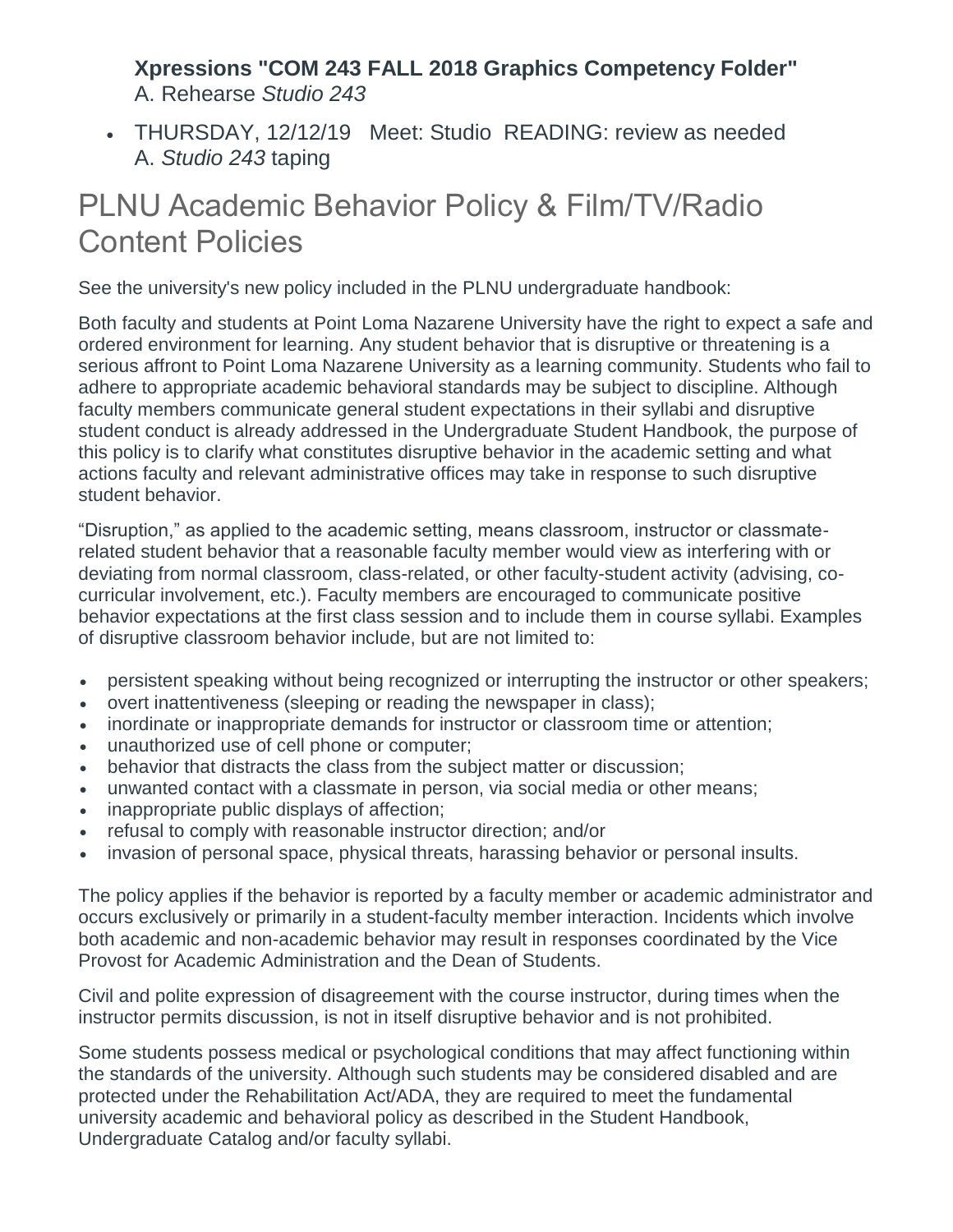#### **Human Sexuality**

Given the content of present-day film and television media, human sexuality is portrayed in ways that go outside of the boundaries of acceptable behavior of the university and the sponsoring organization of PLNU: the Church of the Nazarene.

See the "Human Sexuality" section of the PLNU Student Handbook below...AND...the human sexuality statement of the Manual of the Church of the Nazarene (pp. 56-57). These statements express the values, beliefs, and behaviors related to human sexuality. They also serve as limits for PLNU student films, television, and radio shows. Students are not allowed to produce media that portray messages that serve to socialize, normalize, and/or glorify human sexuality that goes beyond the parameters included in these documents. Therefore, students are not allowed to produce such programs in PLNU media communication courses.

#### **PLNU Handbook, 2019: HUMAN SEXUALITY**

PLNU affirms the view of the Church of the Nazarene that human sexuality is one expression of holiness and beauty that God the Creator intended. Because all human beings are created in the image of God, they are of inestimable value and worth. As a result we believe that human sexuality is meant to include more than the sensual experience, and is a gift of God designed to reflect the whole of our physical and relational createdness. It is God's intention that in the sacramental union of marriage a man and woman may experience the joy and pleasure of sexual intimacy and from this act of intimate love new life may enter the world and into a covenantal community of care.

- Students are expected to abstain from sexual intimacy outside of heterosexual marriage.
- PLNU affirms that all human life, including life developing in the womb, is created by God in His image and is, therefore, to be nurtured, supported, and protected. A student, whether single or married, who becomes pregnant will receive grace-filled care and support within the PLNU community.
- PLNU seeks to be a community where lesbian, gay, bisexual, transgender and intersex persons are treated with dignity, grace, and holy love in the Spirit of Christ. We recognize the complexity of current issues related to same-sex attraction, same-sex marriage, and gender identity. The university desires to faithfully care for all students while engaging these conversations with respect, care, humility, courage, and discernment.
- A student (or potential student) who needs assistance with matters related to gender identity (such as gender dysphoria, sexually ambiguous birth, legally altered birth documentation) is invited to discuss these concerns with the Associate Dean of Student Success and Wellness, who will provide support, care, and assistance in accessing university resources.
- Residential Life housing assignments, intercollegiate athletic team assignments, use of single gender restrooms, and locker rooms are consistent with one's assigned sex at birth.
- Developing a holistic Christian sexual ethic during the years of young adulthood is both challenging and rewarding. PLNU is a vital Christian community of Wesleyan heritage committed to helping our students develop and live out a holistic Christian sexual ethic while part of this community.

### **"Human Sexuality," Manual: Church of the Nazarene (2013-2017)**

### D. Human Sexuality

32. The Church of the Nazarene views human sexuality as one expression of the holiness and beauty that God the Creator intended for His creation. It is one of the ways by which the covenant between a husband and a wife is sealed and expressed. Christians are to understand that in marriage human sexuality can and ought to be sanctified by God. Human sexuality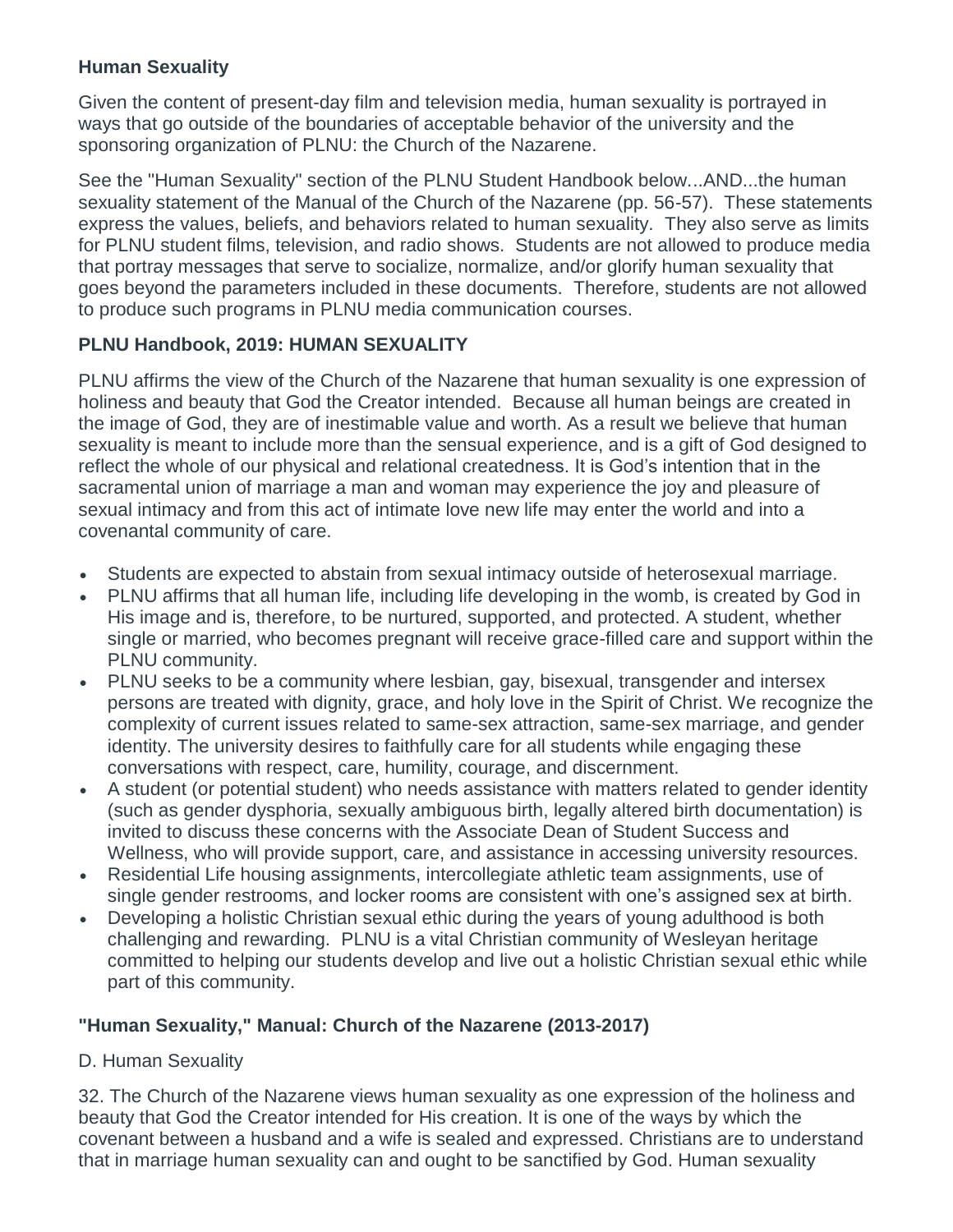achieves fulfillment only as a sign of comprehensive love and loyalty. Christian husbands and wives should view sexuality as a part of their much larger commitment to one another and to Christ from whom the meaning of life is drawn.

The Christian home should serve as a setting for teaching children the sacred character of human sexuality and for showing them how its meaning is fulfilled in the context of love, fidelity, and patience.

Our ministers and Christian educators should state clearly the Christian understanding of human sexuality, urging Christians to celebrate its rightful excellence, and rigorously to guard against its betrayal and distortion.

Sexuality misses its purpose when treated as an end in itself or when cheapened by using another person to satisfy pornographic and perverted sexual interests. We view all forms of sexual intimacy that occur outside the covenant of heterosexual marriage as sinful distortions of the holiness and beauty God intended for it.

Homosexuality is one means by which human sexuality is perverted. We recognize the depth of the perversion that leads to homosexual acts but affirm the biblical position that such acts are sinful and subject to the wrath of God. We believe the grace of God sufficient to overcome the practice of homosexuality (1 Corinthians 6:9-11). We deplore any action or statement that would seem to imply compatibility between Christian morality and the practice of homosexuality. We urge clear preaching and teaching concerning Bible standards of sexual morality.

(Genesis 1:27; 19:1-25; Leviticus 20:13; Romans 1:26-27; 1 Corinthians 6:9-11; 1 Timothy 1:8- 10)

## PLNU Attendance and Participation Policy

### **PLNU ATTENDANCE AND PARTICIPATION POLICY<sup>®</sup>**

Regular and punctual attendance at all classes is considered essential to optimum academic achievement. If the student is absent from more than 10 percent of class meetings, the faculty member can file a written report which may result in de-enrollment. If the absences exceed 20 percent, the student may be de-enrolled without notice until the university drop date or, after that date, receive the appropriate grade for their work and participation. See [Academic Policies](http://catalog.pointloma.edu/content.php?catoid=18&navoid=1278) in the Undergraduate Academic Catalog.

# PLNU Academic Honesty Policy

## **PLNU ACADEMIC HONESTY POLICY⊛**

Students should demonstrate academic honesty by doing original work and by giving appropriate credit to the ideas of others. Academic dishonesty is the act of presenting information, ideas, and/or concepts as one's own when in reality they are the results of another person's creativity and effort. A faculty member who believes a situation involving academic dishonesty has been detected may assign a failing grade for that assignment or examination, or, depending on the seriousness of the offense, for the course. Faculty should follow and students may appeal using the procedure in the university Catalog. See [Academic Policies](http://catalog.pointloma.edu/content.php?catoid=18&navoid=1278) for definitions of kinds of academic dishonesty and for further policy information.

# PLNU Copyright Policy